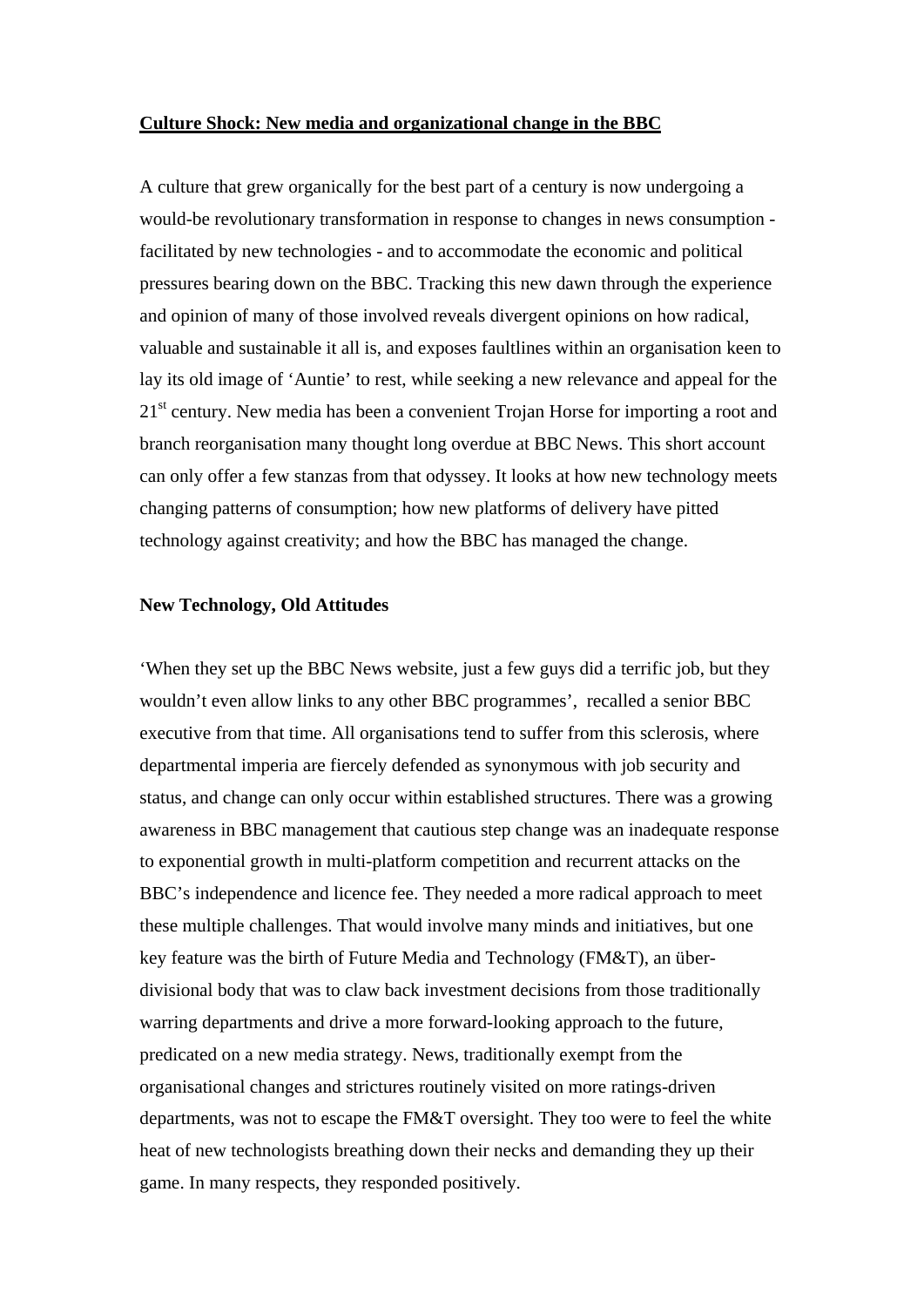Television is by definition a high tech game, but the senior journalists in News were used to being accompanied by producers and crews that looked after all the technology and left them to concentrate on the reporting. Today, correspondents may well travel alone and unencumbered, enabling them to arrive unnoticed in a country closed to reporters. Both the BBC and ITN reported from Zimbabwe during the 2008 elections, when banned from doing so. As Robin Elias, Managing Editor of ITN says:

We actually presented an evening news programme from the centre of Harare during the crackdown, during the election, when we weren't allowed in there let alone to broadcast out of it, and we broadcast live from a back garden over a BGAN<sup>i</sup> mobile phone, a satellite phone, and it sort of dawned on everybody, or confirmed for everybody, that there's virtually nowhere in the world that isn't accessible now.

Not only does this technology make stories easier to reach and report, but it can have a significant effect on cutting costs (although the BGAN video link costs as much as a conventional satellite link). While ITN claims to be spending roughly the same amount of money on foreign newsgathering as before, but spreading it further, BBC News has suffered severe budget cuts. Clearly the satellite phone does not deliver the world class engineering standards for which British television was world-renowned, but a more visually sophisticated audience, used to home videos and low resolution internet pictures, is willing to wear that if the content justifies it. As the Head of Newsgathering Operations at BBC News, Martin Turner, says:

There is no point every broadcaster doing the same because the audience now has access to the original sources of information. The successful news organisation will be the one that supplies distinctive information and context.

## **Changing Patterns of Consumption**

The process of news journalism has been profoundly affected by new media, not just in the technology available to its gatherers and to its editors and distributors, but to its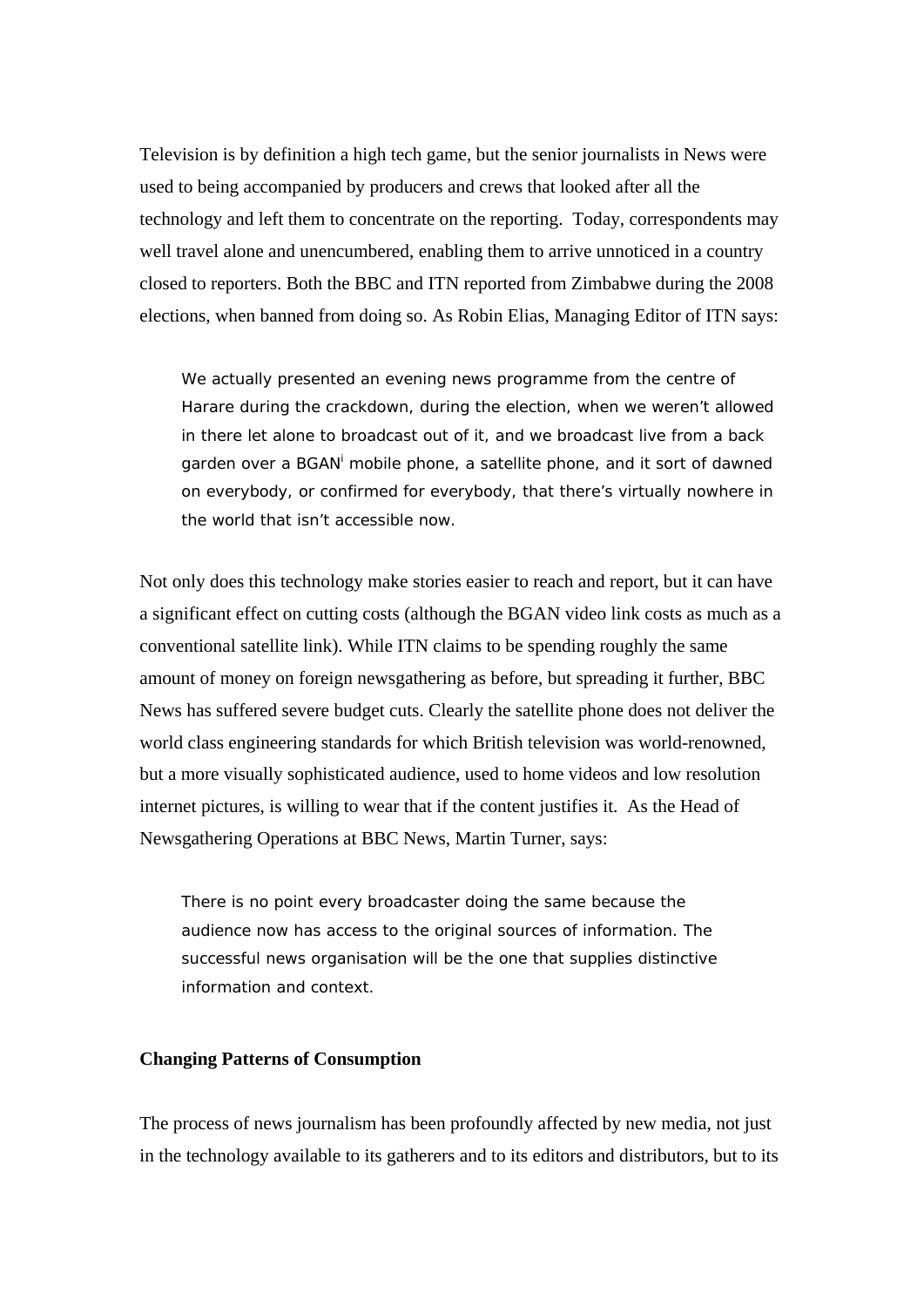consumers and their modes of consumption. The exploding multi-channel environment, the technology to manipulate it, and the internet with its endless options and direct sources all put the consumer in the driving seat previously occupied by the news editor. These are the bigger drivers of change, because they challenge the very bedrock of BBC belief in its natural supremacy, and call into question its unique funding formula and the public service role it was devised to provide. The licence fee – a government-set, legally enforced levy on every television set in the land – was conceived when the BBC was without competition. Commercial terrestrial channels on both television and radio forced the BBC to become more competitive in most forms of programming, but News remained a fixed point largely above the fray. Before the arrival of BSkyB and the exploding number of digital channels, most viewers would encounter at least one full news bulletin during the course of an evening's viewing. The zapper, time shift technology and digital channels made news very avoidable, and the total audiences quickly began to slide. The BBC perceive this as not only a matter of audience fragmentation, but long-term cultural drift away from news. Responding to that threat has become a fulltime concern for executives such as BBC News' Head of Development Simon Andrewes.

We've got a long-term decline in our television news audiences. It's been going down slowly for a while and it's still going and that's partly to do with multi-channel television but that's not the whole story. We have a particular decline among the more down-market audiences and particularly our younger audiences, and it's the younger audience in particular which you sense are leaving television altogether. They're just not that interested in TV, so it doesn't really matter whether you're putting out News on a continuous channel or putting it out in BBC-1 bulletins.

News consumption has been an issue of some interest to the television industry regulator Ofcom, who have commissioned two reports on the subject within five years, tracking the changing perception and demands of the audience:

There are indications of greater levels of disconnect to the content of news. Some 55 per cent of people agreed that much of the news on TV was not relevant to them, up from 34 per cent in 2002. Indicatively, more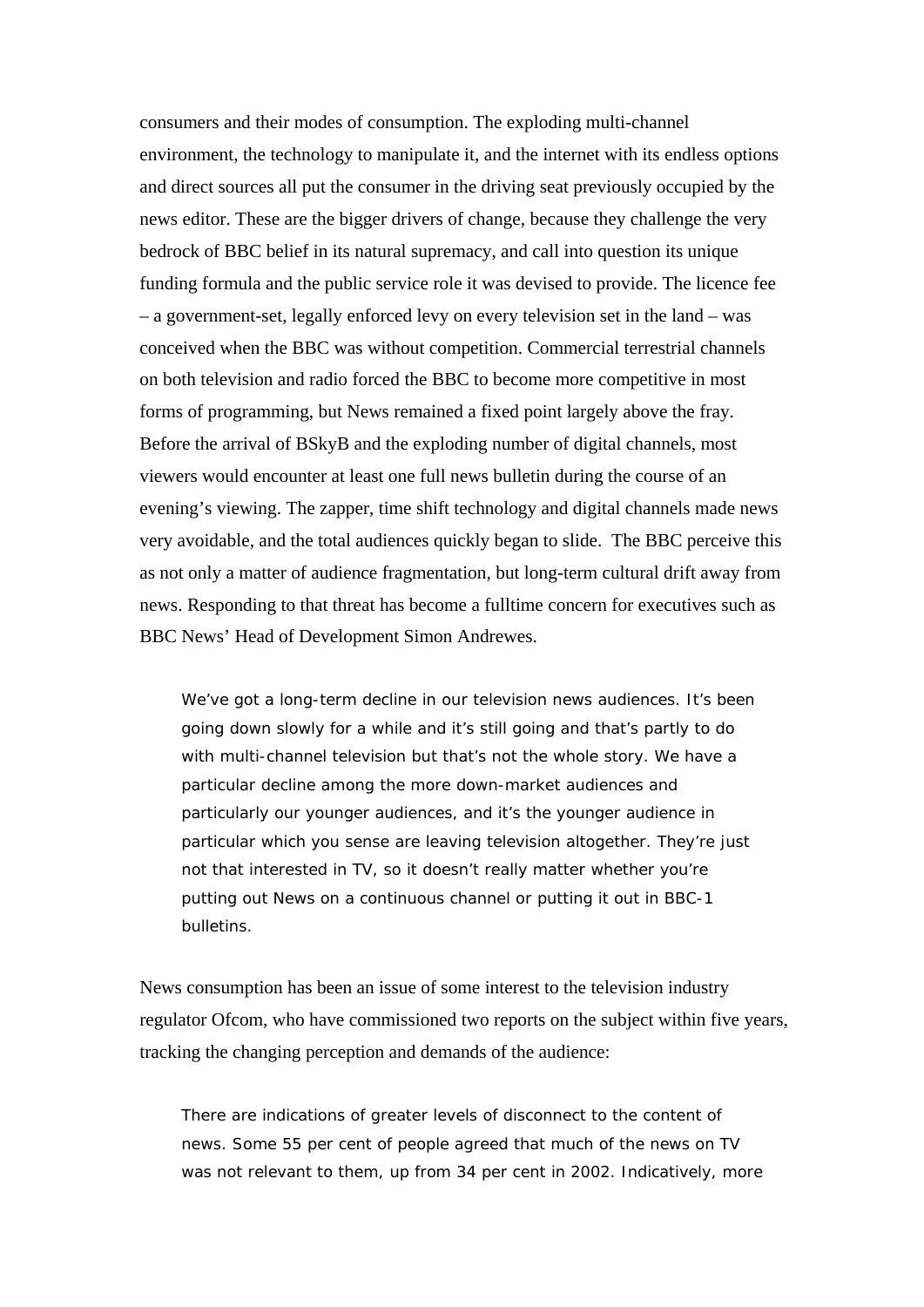people in 2006 than 2002 agreed that they only followed the news when something important or interesting was happening (26 per cent compared to 32 per cent). (Ofcom 2007:8)

This drift presents a huge challenge to the very nature of broadcast news, namely news that is aimed at the whole population, reflective of communally held values and objectives. As historians of the BBC from Asa Briggs (1985) to David Hendy (2007) record, the Corporation has traditionally held the nation together - as through World War II and the Cold War - but the verities that construct a central news agenda agreeable to all are under attack from social atomisation and the technical alternatives. A 'pick and mix' culture has grown out of the plethora of sources, promoting a personalisation of demand, the software for which is provided by many websites. RSS feeds and aggregation engines build a user profile and supply content that matches the individual's tastes and interests, just as Amazon recommends products 'customers who bought this item also bought'. Fuelled by a hostile right wing press, a growing number of people not only see no need to buy into the shared platform of broadcast news, but actively oppose it for not suiting their particular interests. Thus the Ofcom report identified the young and immigrant groups as particular news refusers (Ofcom 2007: 61 & 66)<sup>ii</sup>. To add to News' woes, a recent BBC Trust review reported and endorsed widespread discontent within the national regions at perceived metropolitan bias in BBC News.

Audiences see the BBC as too preoccupied with the interests and experiences of London, and that those who live elsewhere in the UK do not see their lives adequately reflected on the BBC. It is not acceptable that a BBC funded by licence fee payers across the whole country should not address the interests of them all in fair measure. (BBC Trust 2008)

BBC management have accepted the need to accede to these powerful voices from Scotland, Wales and Northern Ireland, but point out that they have neither the resources nor the share of the digital spectrum to deliver parallel news programmes in all these regions. They also note that audience reach for their main bulletins is actually higher in Wales and Scotland than in England<sup>iii</sup>, so disapproval is not universal. But with the licence fee under constant review and frequent attack, they cannot afford to be complacent. Constantly buffeted by every special interest group,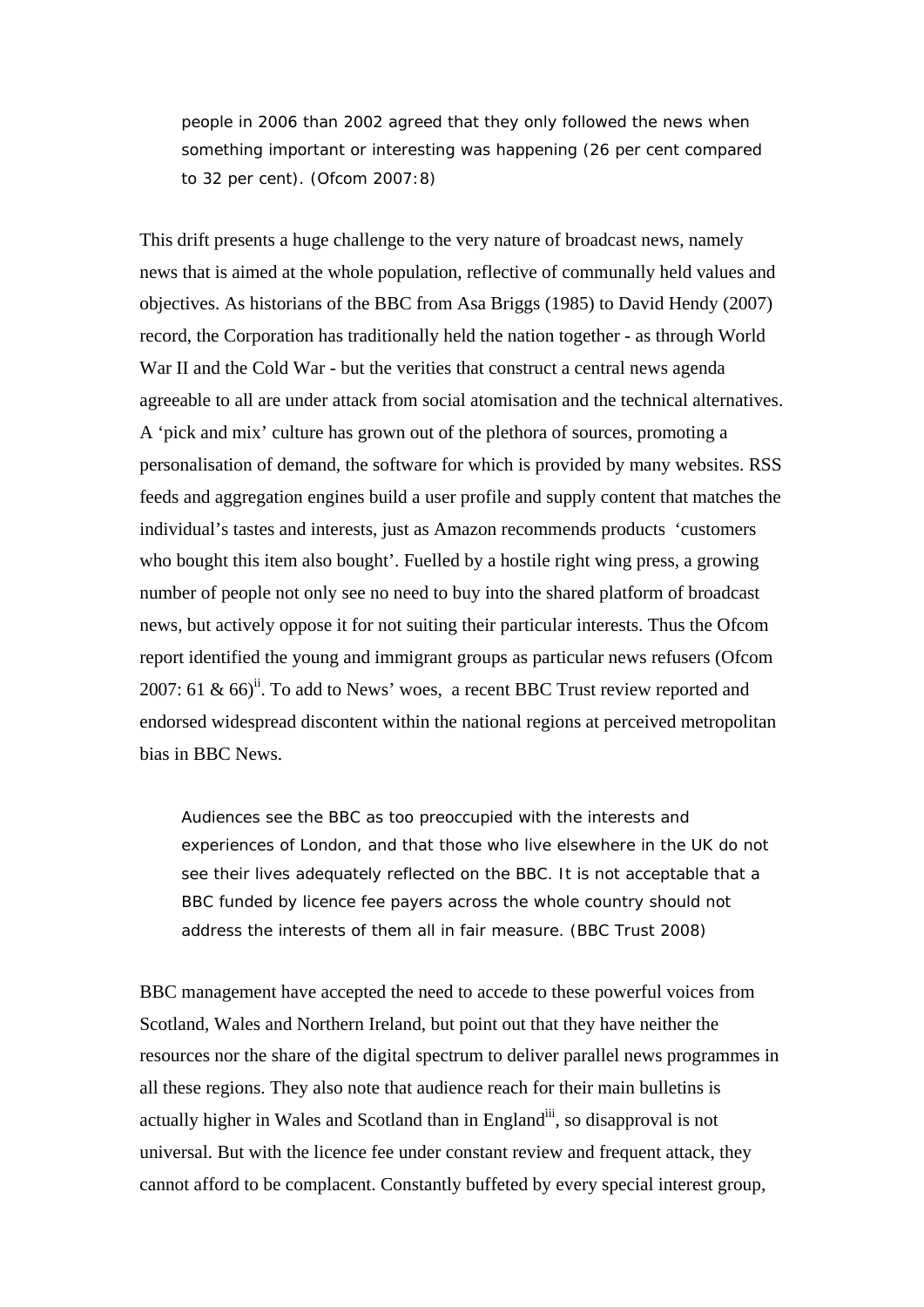and accused of social, racial and political bias from all sides, BBC News has usually managed to remain aloof and retain an authority based upon the quality and certainty of its journalism. But the paradigm of telling people what they need to know to function in a democratic society appears to be giving way to a model that offers people what they want - when, where and how they want it. New media have not only facilitated this change, but expedited it. BBC Head of News Peter Horrocks sees the shift away from mass broadcasting to individualised news on demand as inevitable:

People who've got an interest in [the news] through the web, through new devices, through mobiles and whatever, are going to have a plethora of information which they can assess for themselves, a range of opinions, etc. But because of that kind of fragmentation of information, for people who are less interested in it, they're less likely to come across it and they may just get quite an incomplete view of the world through the information sources that they will see.

The BBC cannot afford to move too far towards being merely a supply line for that incomplete view, not least because of the implications for democracy. A generation that elect to ignore all discourses of no immediate relevance to them worries politicians who fear their power base may whither with the audience. For some years the Government has pressurised the BBC to find new ways of re-engaging the young with the political process, warning them that their licence fee is dependent upon serving all sectors of the community, but news is necessarily immune to fad and fashion. Inept programmes doing current affairs 'for the young', broadcast when their target audience were still in bed, proved a risible approach.<sup>iv</sup> New technology has been hailed as the Holy Grail that will help BBC News reconnect, though, as one telecomms exec says, 'Technology is anything invented after you're born; for young people it's natural'. Fetishizing it may only draw attention to just how uncool and desperate the newly wired news executive is.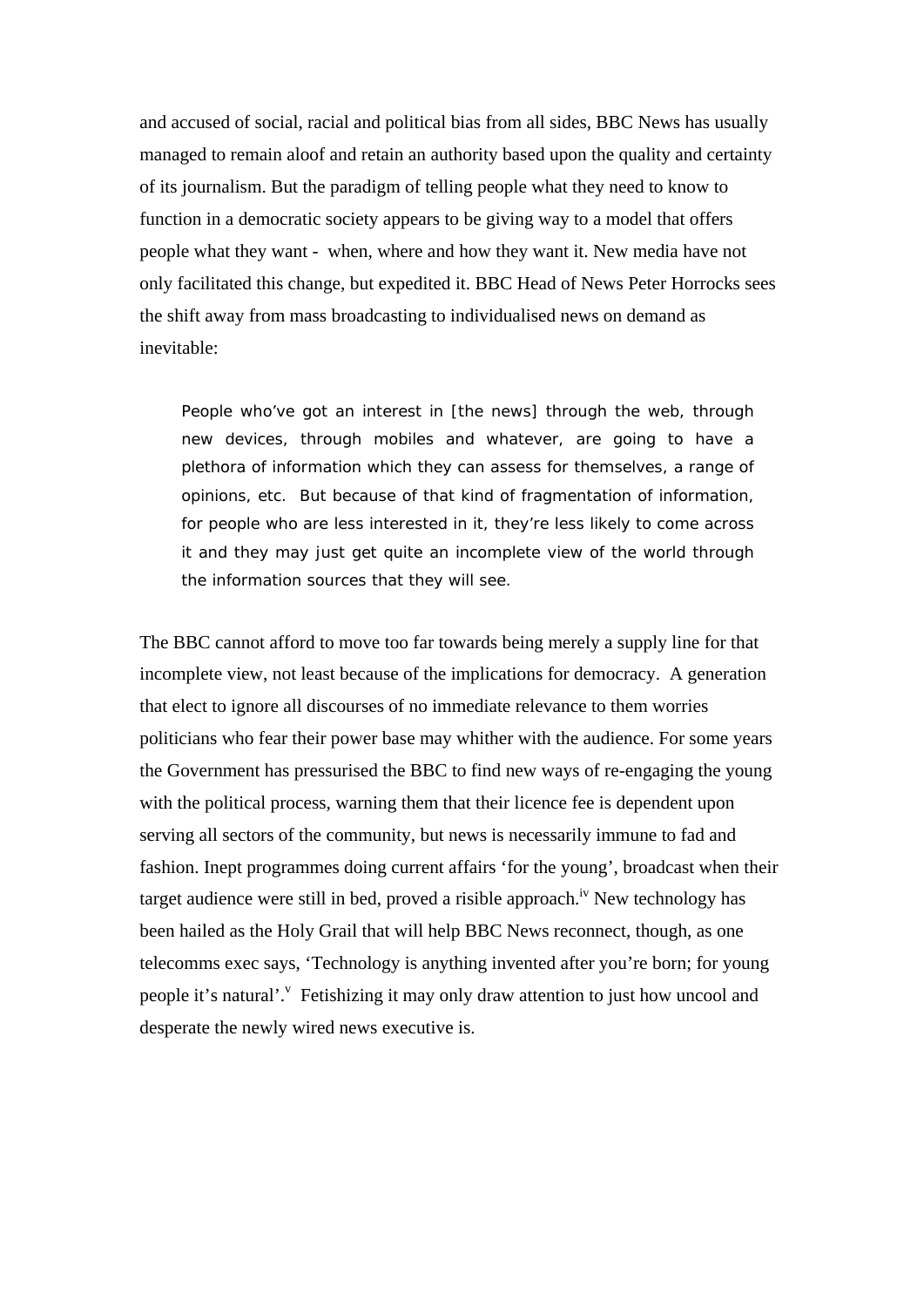## **New Platforms of Delivery**

With BBC TV News reach down 4% from 2001-2008 $\rm{v}^{\rm{i}}$ , BBC News is holding up better than ITN but is pledged to help the BBC stem their audience shrinkage as best they can, both by adopting the new devices and platforms attractive to the young and by adapting their current practices to better serve their audience's demands. The Future Media and Technology division have a range of strategies for, as they say: 'keeping the BBC relevant in the digital world'. High hopes are invested in mobile telephony as the means for reclaiming the younger audience, because they use their mobiles as their main communication and information tool. FM&T see it as the  $4<sup>th</sup>$ screen', after cinema, television and internet. It is, as they say, 'personal, local and immediate', with the widest possible reach for keeping people connected, not least to the BBC, and to 'essential information', such as sports updates when entrapped in family weddings.<sup>vii</sup> That service providers charge astronomic rates for this service the BBC confidently asserts is merely a transitional hiccup, and the benefits of secondary use will enable them to drive those rates down.

BBC Radio - whose News reach has remained stable at 50% - is also exploring ways of aggregating content around the music and messages people want. Already radio is being consumed through digital TV sets (20%), internet (15%) and mobile phones  $(10\%)$ <sup>viii</sup>, and the inevitable move towards a single communications portal also offers the possibility of slipping personalised news services to people using ever more sophisticated metadata. You may not be interested in financial news but, for instance, if you listen to hip hop, the technology may well infer an interest in street culture. With the same sense of cultural positioning, the BBC runs content channels on the leading video sharing site YouTube and has struck distribution deals with two of the biggest social networking sites, FaceBook and Bebo. By this means, not only are the more accessible stories made available to a wider, younger audience, but - it is hoped - the BBC News brand is made more desirable.

The internet remains the key platform in BBC FM&T thinking, and the BBC News website is infinitely more important to BBC News than the equivalent at ITN and Channel 4 News. Unlike the BBC, these do not run a 24-hour rolling news channel, so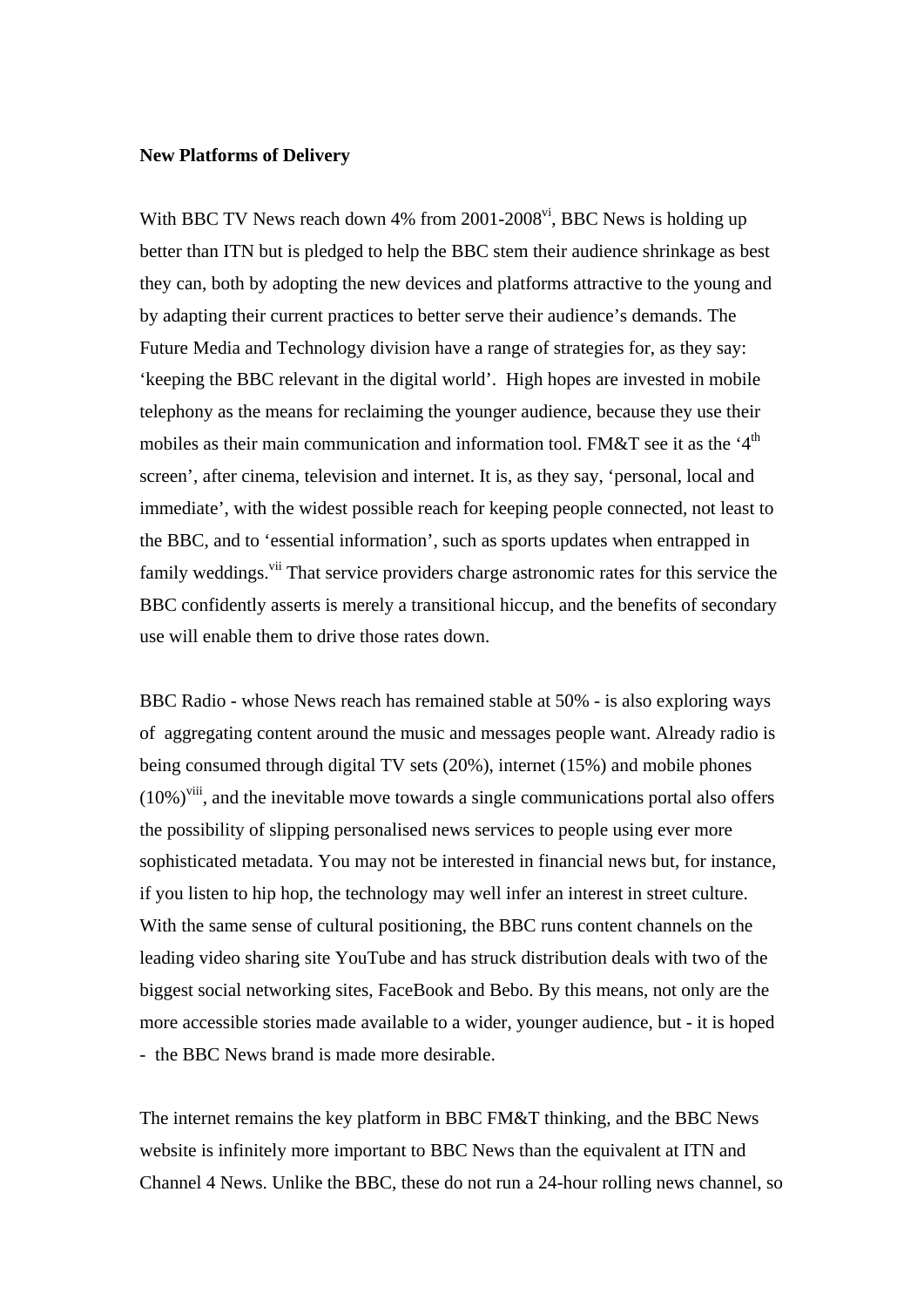they do not enjoy the same close synchronicity of a 24-7 multimedia newsroom that the BBC has now become. The BBC News web team look upon the Sky News and *The Guardian* (a national daily newspaper) websites as their key competitors. 12% of BBC News uptake is through the website and it is growing. They talk of their 'unique proposition' as '3 x 3: three levels of editorial focus – international, national and local – delivered in text, audio and video, offering convenience, control and participation'.<sup>ix</sup> They talk of the progressively empowering process of 'Find-Play-Share', where the audience relationship with the news is transformed from passive to active, enabling them to contribute, challenge and correct the journalism. Some of the journalists are less excited by this new dawn, seeing a great deal of power vested in the hands of technical staff and feeling that their own worth has been down-graded. Hearing the Creative Director of BBC Vision Multiplatform Productions speak, one has sympathy for those that resist the revolution. Richard Williams said:

We're trying to reverse engineer dyed-in-the-wool television producers and it's not really happening….It's only the next generation that's really going to deliver.

Quite what they are going to deliver, and how they are going to deliver it, remain unclear. Some quite senior BBC News executives privately express disquiet at the zealotry that puts so much resource and belief in the mechanics of delivery platforms, at cost to the core values of content creation.

I think one of the big leaps for the BBC, which we haven't made yet, is to understand that we are content creators, we are not distributors. But of course the whole fibre of our being is about distributing it and we are spending an awful lot of money on doing that. I think that when history comes to be written, that will be seen as a mistake because, in fact, the people who will be really good at distributing content will be the people like Google, who can build server cities. We can't do that; we haven't the money to do that; we haven't the expertise to do it.

Standing in front of a flow chart that puts FM&T at the heart of the BBC organisation, with Journalism and Vision (Production) banished to the margins, John Denton,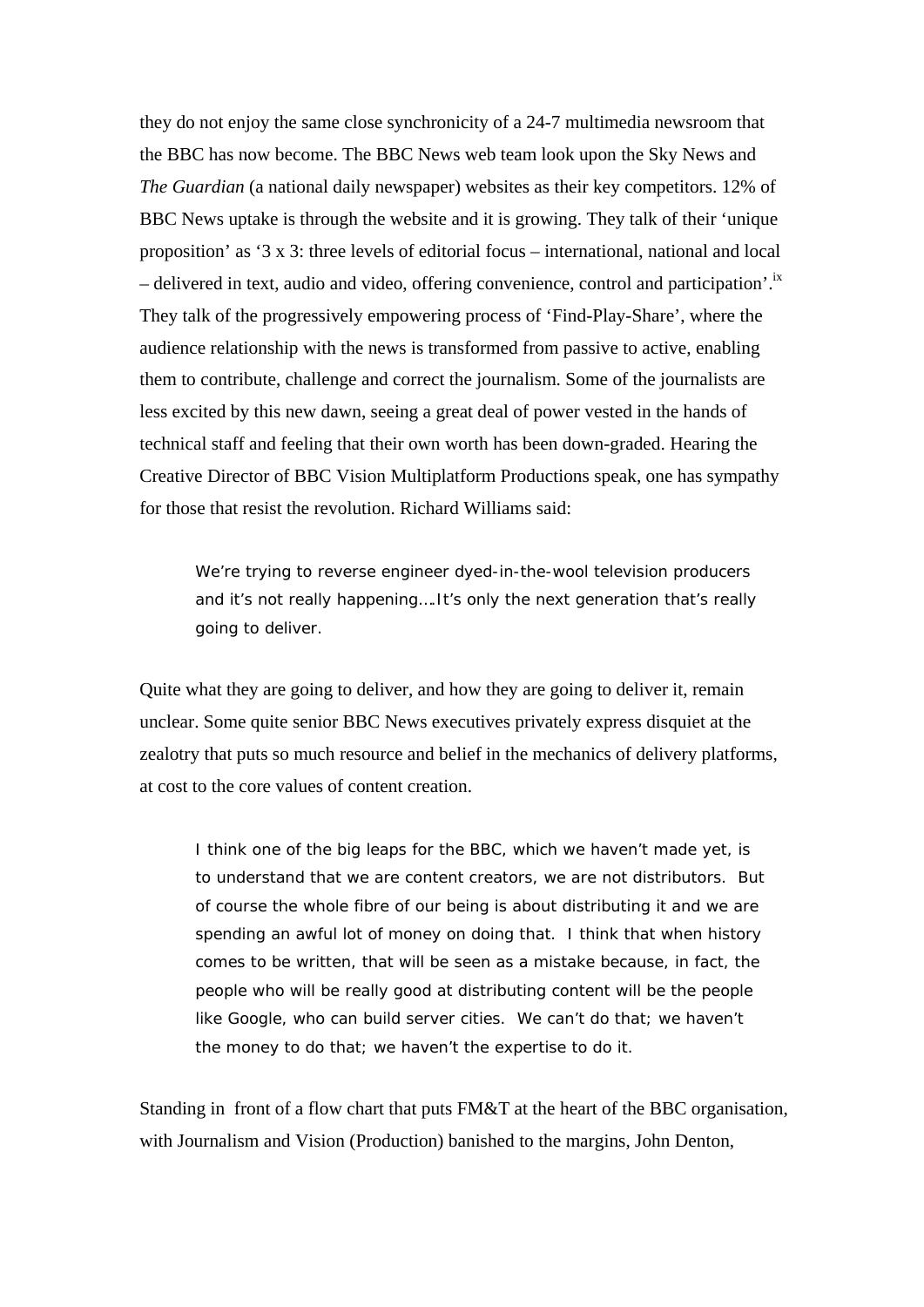Managing Editor BBCi (TV Platforms) is unrepentant at the sea change he helps preside over.

We used to make programmes which were transmitted, then archived. Now we make content, captured digitally, sent direct to your desktop, where you can consume it, share it, do what you want with it.

## **Technology versus Creativity**

There has always been a tension between the production and broadcast sides of the BBC, a binary that former BBC Director-General John Birt gave formal organisational division to, but which has since been overridden. This division finds cultural expression in the tension between 'creatives' and 'tecchies'. It has been observed that, during times of confidence and expansion, the BBC invest in programmes and people; at other times it favours the hardware that cannot argue back. The current emphasis on new media is the apotheosis of the tecchie ascendancy, with the FM&T newspeak its dominant argot. George Orwell (aka Eric Blair) got his inspiration for *Nineteen Eighty-Four* while working at the BBC. 'Newspeak was the official language ... The purpose of Newspeak was not only to provide a medium of expression for the world-view and mental habits ... but to make all other modes of thought impossible.'(Orwell 1949) Orwell will have encountered the sophisticated orthodoxy that determines journalistic standards within the BBC, an unspoken regimen that ensures the same stories are given roughly the same prominence and treatment across its many news platforms and exposes no editor to the charges of a personal agenda, unlike that lauded in newspapers. Ethnographic studies of the BBC, Burns (1977) and Born (2005), have noted this corporate consensus that also tends to stifle debate. But the FM&T newspeak has a different emphasis that challenges the old hierarchy of values, and unleashes a new set of tastes and standards, while demanding a corporate loyalty. 'Get web savvy, or we die…' raved former FM&T Director Ashley Highfield, dutifully headlined in the house newspaper Ariel.<sup>x</sup>

The BBC website was constructed early in the broadband cycle, and it has struggled to keep up with the exponential growth in demand for bandwidth, with more video and interactivity. The FM&T team are working to 'reconstruct the architecture of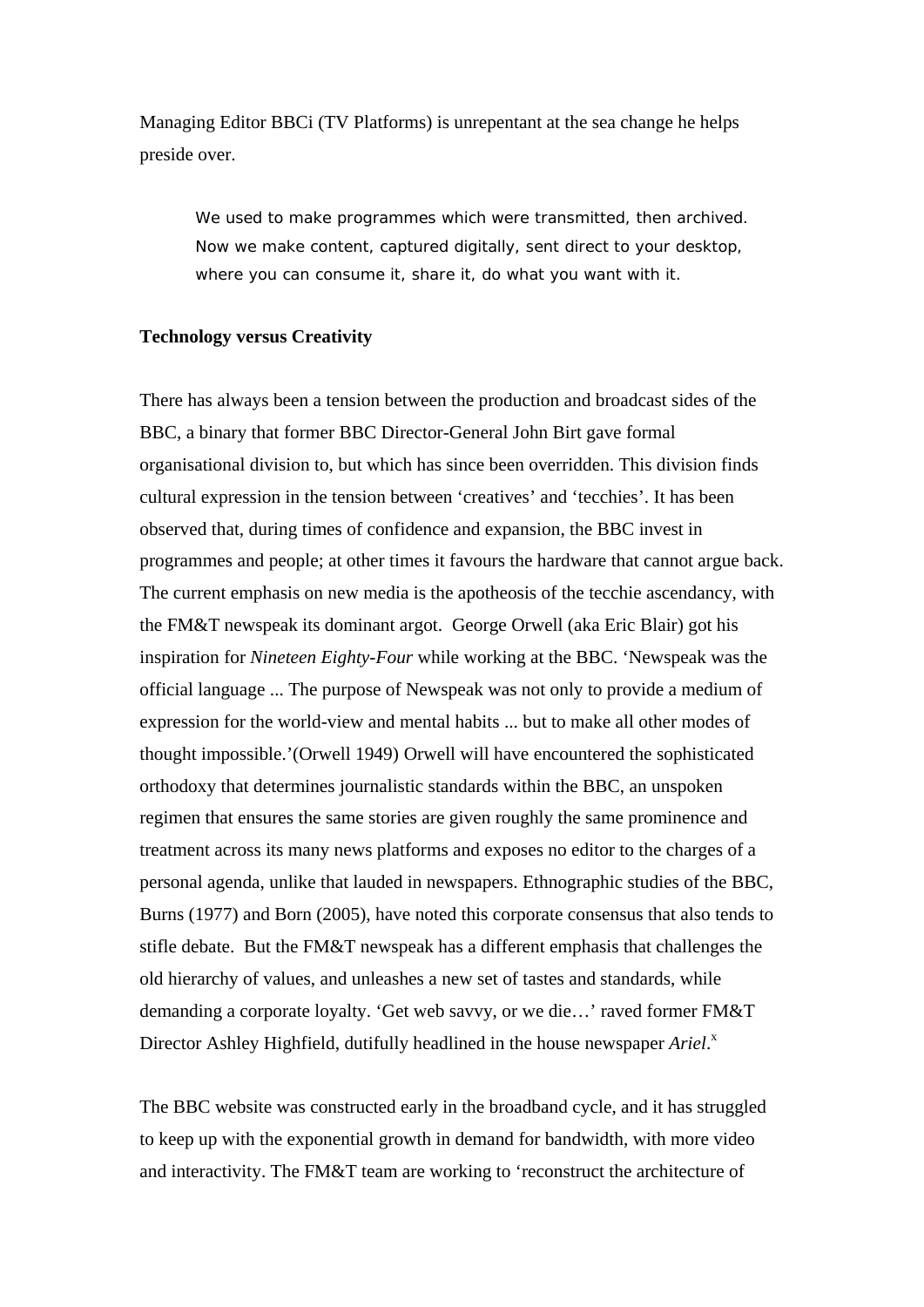bbc.co.uk to increase findability and maximise routes to content' and 'harness the power of the audience to enhance journalism and help distribute the content more widely'.<sup>xi</sup> But News has yet to find new ways of instant transmission, which distinguish it from the secondary uses being explored by other programme genres. While the BBC i-Player has been a runaway success, allowing people to catch up with programmes they missed in the last seven days, News does not have the same shelf life and does not get the same hit rate as drama and entertainment. Websites have the vital capacity to track usage instantly, and the BBC website announces its 'Most Popular Stories Now' in three separate lists: 'E-mailed, Read and Watched/Listened'. More pertinently, the multimedia Sky Newsroom is festooned with screens advising editorial staff of the most popular story on the website, and the one with the month's highest cumulative total of hits. Steve Bennedick, Sky News Head of Interactive, says it is not there to drive editorial decision-making, but to inform it.

I think there's a lot to be said for a journalist being aware of what the clicks are going on, but following his own or her own instincts and judgement…. It's a non-linear environment online but a broadcast is at the moment via the traditional linear running order, and the two are different.

A BBC online editor says that page hits 'influence' story priority, but admits that page leads may yield sufficient information, thereby evading clicks and skewing that assessment. Another problem is the marked disjuncture between these polls of audience predilection and the News editors' perception of news priority. On a day when the BBC News web page lead was 'Africa turns up heat on Zimbabwe', the most popular story was 'Foot mystery baffles Mounties' - the macabre mystery of five severed human feet washing up on the shores of British Columbia. The most watched clip was of a rejected baby tiger cub adopted by a dog in a Russian zoo.<sup>xii</sup> As people vote with their feet to avoid the depressing, distant Zimbabwe elections, there is no sign that editors are yet moved to follow suit. But even before facing the audience and staff losses of the last two years, then Head of TV News Peter Horrocks raised the issue of stories more popular with the punters than with the editors. Speaking to the Reuters Institute of Journalism in Oxford in November 2006, he called for 'an unembarrassed embrace of subject areas that have too often been looked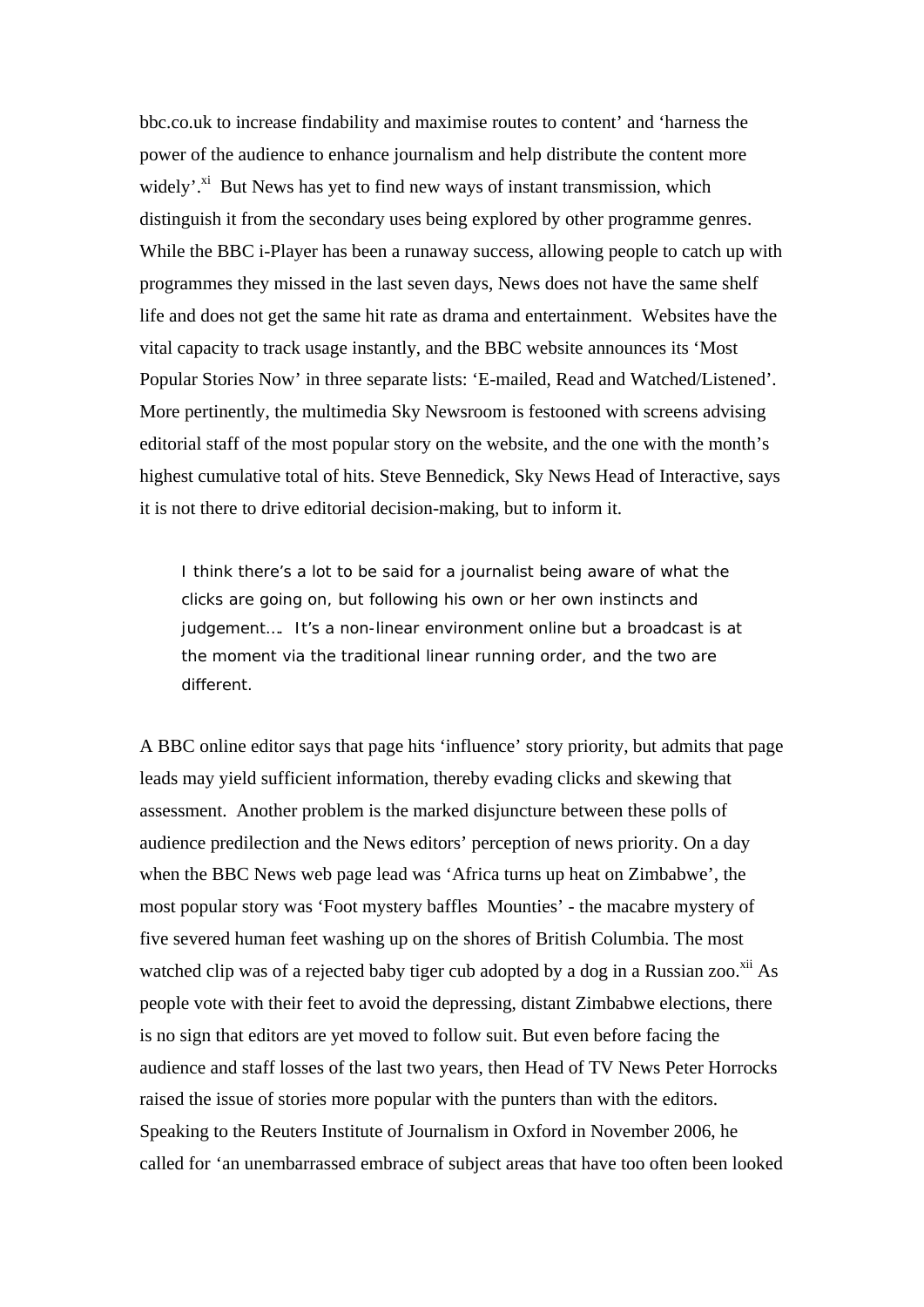down on as too pavement-level or parish-pump' and told through local accents and personalities. 'The days of the BBC talking down to them and trying to tell this audience what to think are over because they can simply switch off or ignore us if we don't speak to them in their voice'.<sup>xiii</sup>

This confronts the dichotomy at the heart of the BBC's current choices, maybe better defined as incipient schizophrenia. They have long balanced the cultural heights of arts and drama with the popular attractions of sports and entertainment. Now, shifting notions of reality and democracy challenge News' authority. Revered internationally as a beacon of truth and light, BBC News appears to believe it can only now survive if it does the people's bidding and adopts their modes of speech. But does that mean it must indulge the risqué humour of its highest paid chat show host, Jonathan Ross – who has gone on record to justify his exorbitant pay as 'worth a thousand journalists' – or the scatology of super chef Gordon Ramsay and his trademark 'F Word'? Should it lead on severed feet and cute tiger cubs to keep people watching? Is it set on the same inevitable downward trail from high culture to low commerce first dramatised in George Gissing's *New Grub Street*, and more recently enacted in Rupert Murdoch's Wapping? BBC News does now have an 'entertainment cluster'; and the biggest claim made for new media is that it democratises the process and allows other views to bloom than those of the man in the suit reading the news. Of course, he is only reading an autocue, and the extent to which viewers' e-mails or mobile phone footage influences what appears on screen remains firmly in the hands of the news editor.

The BBC makes much of the invitation to people to have their say and send in their shots, but there is little evidence of a transformed agenda. Former BBC producer Kevin Sutcliffe, now Deputy Head of News and Current Affairs at Channel 4, feels that the whole BBC News invitation to the audience is 'disingenuous, invented to look as if the licence payer has a say – they don't'. BBC News Channel anchor and former foreign correspondent Ben Brown takes a more pragmatic view of increased interactivity with the audience. 'What we broadcast is always subjective anyway and is informed by what we think the audience is interested in and I guess it just gives us a better idea of what they actually are interested in if we can hear from them not day by day, but minute by minute.' But he admits that UGC (User Generated Content) such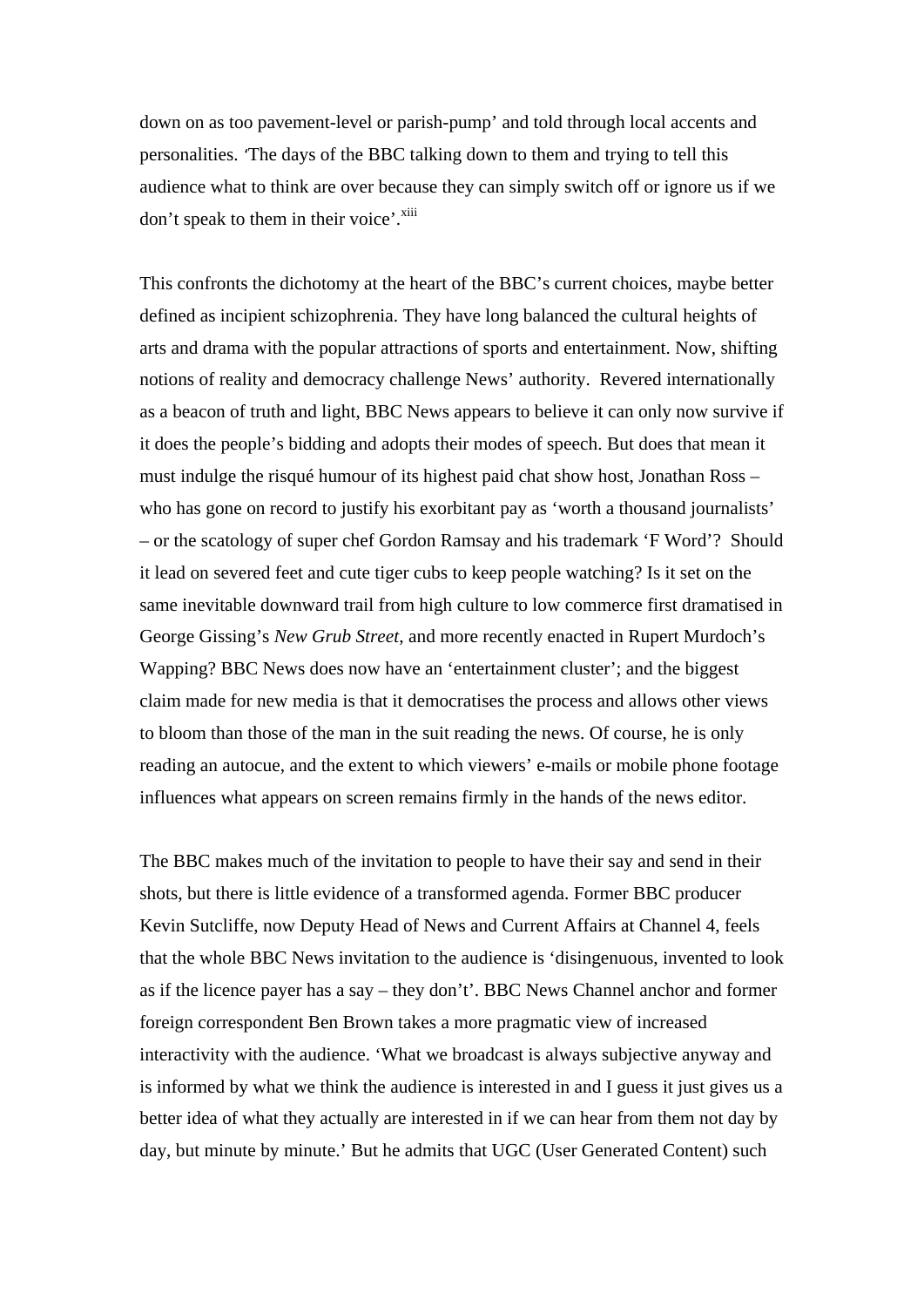as the pictures from people's mobile phones are only useful when they are a unique source from a particular event.

The pressure to involve the public has grown apace and has taken many different forms. In November 2006, the BBC News Channel launched the weekly half-hour *Your News*, 'the first news programme to be entirely based on emails and views sent in by you'. The re-launched nightly news on Britain's terrestrial channel Five also carries a final *Your News* item supplied with viewer stories about such local issues as cyclists and school campaigns. Neither initiative has yet broken a story to make the main news, and this remains the faultline. The public has always been a potential source for stories, as have their pictures - like Abraham Zapruder's iconic 8mm film footage of the 1963 Kennedy assassination or mobile phone shots of the July 2005 London bombings – but these events are very rare. As the founder Director of the Institute of Ideas, Claire Fox suggested (at a combative BBC conference debating the relative merits of new media), academic researchers are obsessed with new media, while journalists are having 'a collective nervous breakdown'.

The BBC says the public are seen as important in creating news. But what do we think about reliability and trustworthiness? What happens if the news those users e-mail in is banal, local, parochial, not actually revealing at all? If objective truth-seeking - as aspirational classical journalism is gives way, what does that mean for challenging the agenda of power?<sup>xiv</sup>

What point extending democracy in this way if the price is the atomisation of voices and the destruction of investigative skills? Even the more determined fans of new media and its potential recognise the dangers of News primarily being delivered by associative choice rather than directed content. Tom Loosemore is one of the leading internet thinkers and was Project Director, BBC 2.0, including seeing in the i-Player, before going to Ofcom in late 2007 to head up strategy on converging digital media and a planned Public Service Publisher. He rejects charges that the internet is a more isolated experience than television viewing, and feels it is the best thing that has happened to democracy. 'It's the most conversational medium that the world has yet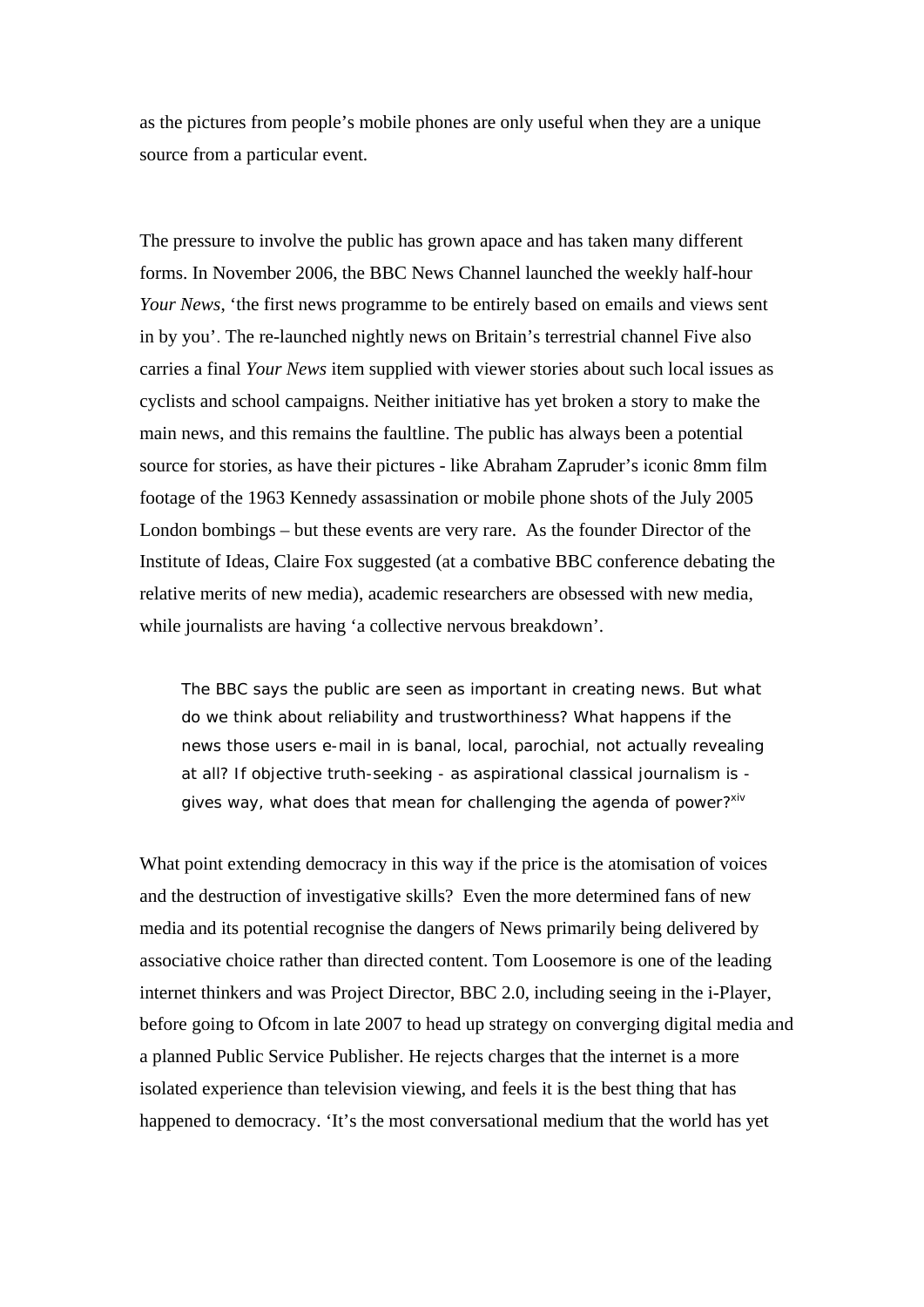invented, the internet. You can have conversations over time and space in a way you simply can't with television - and global conversations.'

Another guru, a former Silicon Valley dot.com entrepreneur, is an apostate who 'saw the light' over Web 2.0. Andrew Keen talks of the 'digital narcissism' that has delivered 'superficial observations rather than deep analysis, shrill opinions rather than considered judgement'(Keen 2007:10) and he says that 'the challenge for professional newspeople is to learn to emancipate yourselves from the mass humility and "noble amateurism"' that he sees throttling good journalism.

The social network bubble is bursting. Web 3.0 will be where the smart people seize back control and get rid of this 'social' media, which fetishizes the innocent, the amateur, the child in us all. I am not against the internet, but I am for curating it by experts. $x^2$ 

As both Keen and Loosemore agree, everyone needs some guidance, some authoritative aid in reading their world. That is BBC News' mission, but the argument continues to rage around whether this is, as Loosemore would contend, the painful self reinvention of a democratised and diversified discourse that has thankfully replaced the old didacticism, or as Keen asserts, the time for those in the know to reassert control. The politics of envy have long cast the BBC as the preserve of the establishment whereas the truth is more complex, with a staff harbouring a richer social and political mix than may appear from the News' studied neutrality. But, unlike print media, both the regulated impartiality and the editorial complexity of broadcast news makes it more difficult for individuals to emerge who can define their respective worlds. Nonetheless, hammered by attacks on their integrity - from the government-ordered Hutton inquiry, following the BBC's exposure of the 'dodgy dossier' on which the UK went to war in Iraq, to a number of instances where programmes misled the public, which led to a crisis in public trust in 2007 – editors have looked for new ways to weld a relationship with their audience. New media have provided a kit of parts from which they can construct a new narrative.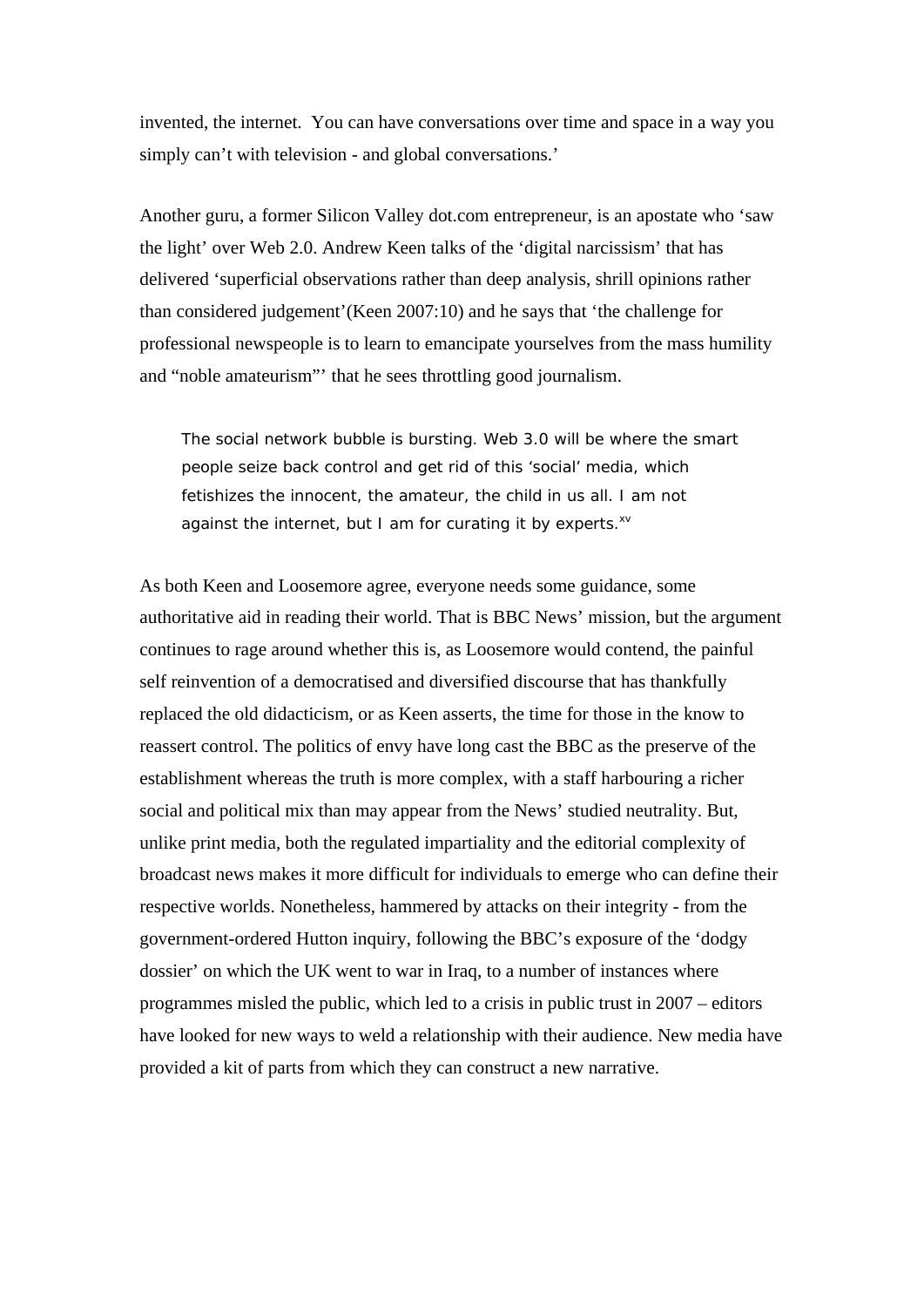## **New Ways of Work**

On Sunday  $15<sup>th</sup>$  June, 2008, the BBC News web team finally moved in alongside their television colleagues to complete the transformation of the BBC Multimedia newsroom. While considered for some time, the move was finally precipitated by economic necessity, with swingeing cuts visited on News as part of a corporation-wide cull to accommodate a reduced licence fee. Some 300 of the 3,400 journalist posts were being lost and the profligate duplication of resources in news cover was addressed by this refashioning of the culture as one machine, rather than a set of disparate factions. Newsgathering and the three output platforms – TV, Radio and Web – sit and work together now, served by a Mediawire service that aggregates all external video and sound sources (though this is not currently a 24-hour service). The BBC's main competitors have also gone through the multimedia process. Sky News had moved its online journalists alongside the television news teams the year before, and ITN and Channel 4 News have taken the same path. But none of these share the combined weight of a 24-hour news channel, a regional supply line and a radio network that the BBC has. As the Deputy Editor of Channel 4 News, Martin Fewell, says:

One of the BBC's big advantages when they moved online, apart from having oodles of cash, was the fact that it was already generating massive amounts of text. It had two radio newsrooms, a world service radio newsroom and a domestic radio newsroom. It already had a Ceefax operation as well and had forty local radio stations, all producing 24/7 or 18/7 radio bulletins….. And it's a very sort of clever, ingenious way to make use of the copy they're already generating by re-versioning it slightly.

The digital hub at the heart of the multimedia newsroom allows all journalists and editors to access material from the moment of its logging in to use across all the BBC platforms. This works for the mass of facts and eye witness accounts that make up some 80 per cent of news, but in some journalist's minds tends to reduce them to butchers supplying a sausage machine. Our limited ethnographic study among the BBC News web team found many frustrated journalists acting as no more than subeditors reformatting copy. Elsewhere, news reporters are expected to cover a growing number of outlets, across multiple platforms and bulletins, which inevitably reduces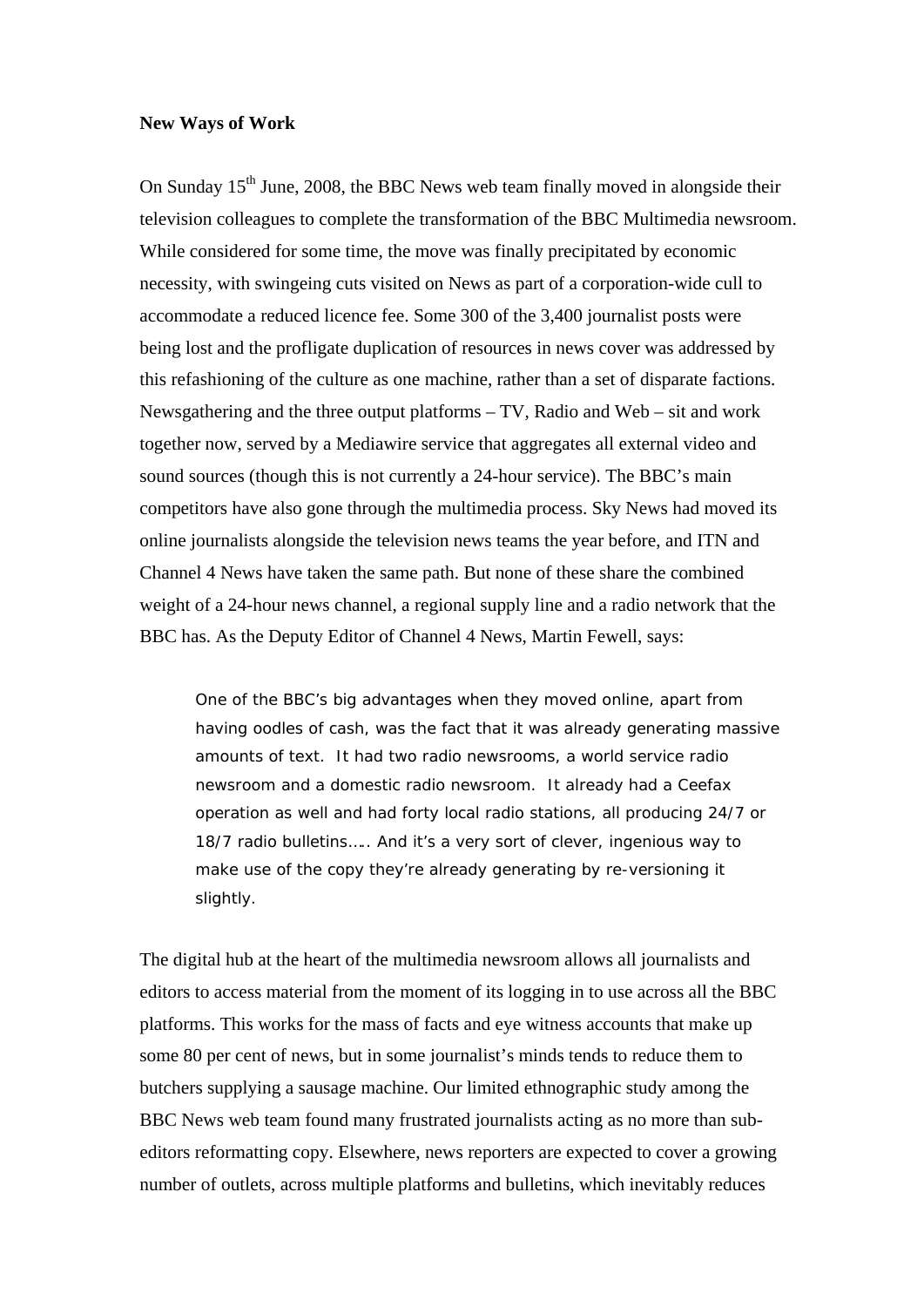the amount of time for the original newsgathering. Meanwhile, senior correspondent appearances and live feeds overnight have also been cut to save money. At Channel 4 News, dot.com entrepreneur Ben Cohen was the first correspondent to be hired specifically to service the three daily television bulletins, their online site and their planned digital radio channels, relying largely on his expertise to comment on technology stories and leaving, as he points out, precious little time for original journalism. Peter Horrocks admits to the dangers of his journalists being spread too thin, but says that the balance has to be struck between coherence and diversity.

There are some processes in terms of bringing the content from the field, from where the journalism is being originated to the platforms, which can be quite synthesised. You can have planning, and intake operations, which are shared but then the teams that choose the content for the different platforms, at the moment at least, are largely single platform. And especially in news areas which are very rapid response it makes sense to do that because if people have got to do more than one platform at a time that can slow things down. So yes, we're going in a multimedia direction but it's not, it doesn't mean, that everyone is working in a multimedia way all the time.

Few of what ITN's Managing Editor Robin Elias calls 'the big beasts' are also expected to shoot and edit their own material as well, but 'some very old established experienced reporters, producers, actually have taken to it very well. Because a lot of the systems are so intuitive, if you like, it's enabled even the old hands to get a grip of it very quickly.' He would not expect them to edit big rolling stories, but admitted that more were editing their own - and 30 of his editors were being laid off that very day. Broadcast Journalist Vanessa Edwards is one of many who took voluntary redundancy from BBC News, because at 42 she felt new working patterns favour the young. She instances the replacement of graphic designers by software that she was expected to operate herself as one example of the technologisation of her role, producing bulletins on the News Channel night shift.

I loved my job, which I had been doing for 10 years, but they made me an offer I could not refuse. It was a time to move on: it is increasingly a young person's world. I would not say it is worse, but it is different.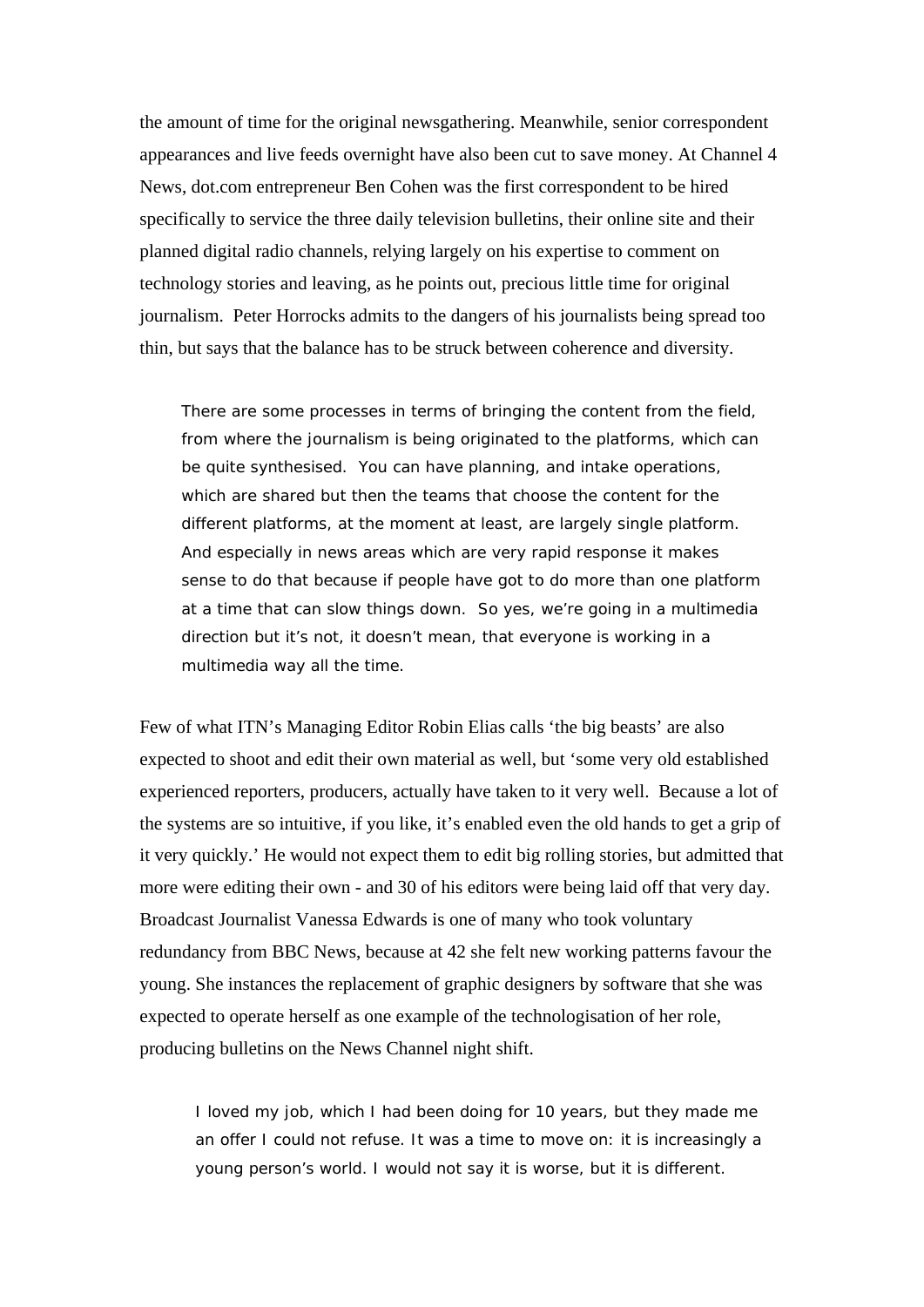Both Horrocks and Elias admit that the fast-moving technological demands do favour the young, for whom the skills are second nature, but even some of them complain at the workload and allege that it leads to many more mistakes being broadcast. The most far-reaching changes in work practices have occurred in regional newsrooms, where productivity has been kept up by a dwindling number of staff. Emma Hemmingway (2008) spent 12 years as a BBC reporter, producer and news editor at BBC Nottingham. Her study uses Actor Network Theory to chart a reading of the advance of new technologies as a complicating factor in an already complex process. She takes various examples of the ways in which machinery such as the digital hub can become a narrow portal whose control is fought over by competing agencies, elevating the technically competent over the journalist.

Those operators who consider themselves to be more technically adept, deliberately stress how their communication is between machines rather than human actors. The media hub operators share a similar discourse; human actors are displaced by the ability for the machines to communicate, thus enjoying a particularly strong form of agency. The media hub operator expresses relief that the network facilitates this discourse between technologies; the reporter is deliberately bypassed, perceived as a subsidiary actor whose presence is more often than not considered to be a hindrance. (Hemmingway 2008: 153)

The media management and production system used by BBC News is appropriately called Jupiter. Simon Jenkins - in a tirade against the spuriously scientific claims of economics – accused economists of 'a "Jupiter complex", a misguided conviction that scientific certainty, applied with enough rigour to any problem, triumphs over all'.<sup>xvi</sup> It is a complex that is recognisable in the BBC newsroom. This 'technological determinism' has long been identified and denigrated by Winston (Winston 1998). 'The digital is significant, but it is merely an encoding system', he says.

But digital technology has progressively conditioned content in ways that challenge the core values of news. The Electronic News Production System (ENPS) developed by Associated Press is at the heart of the digital system, what former Head of BBC News Richard Sambrook called 'the spine of the BBC's daily news operation' and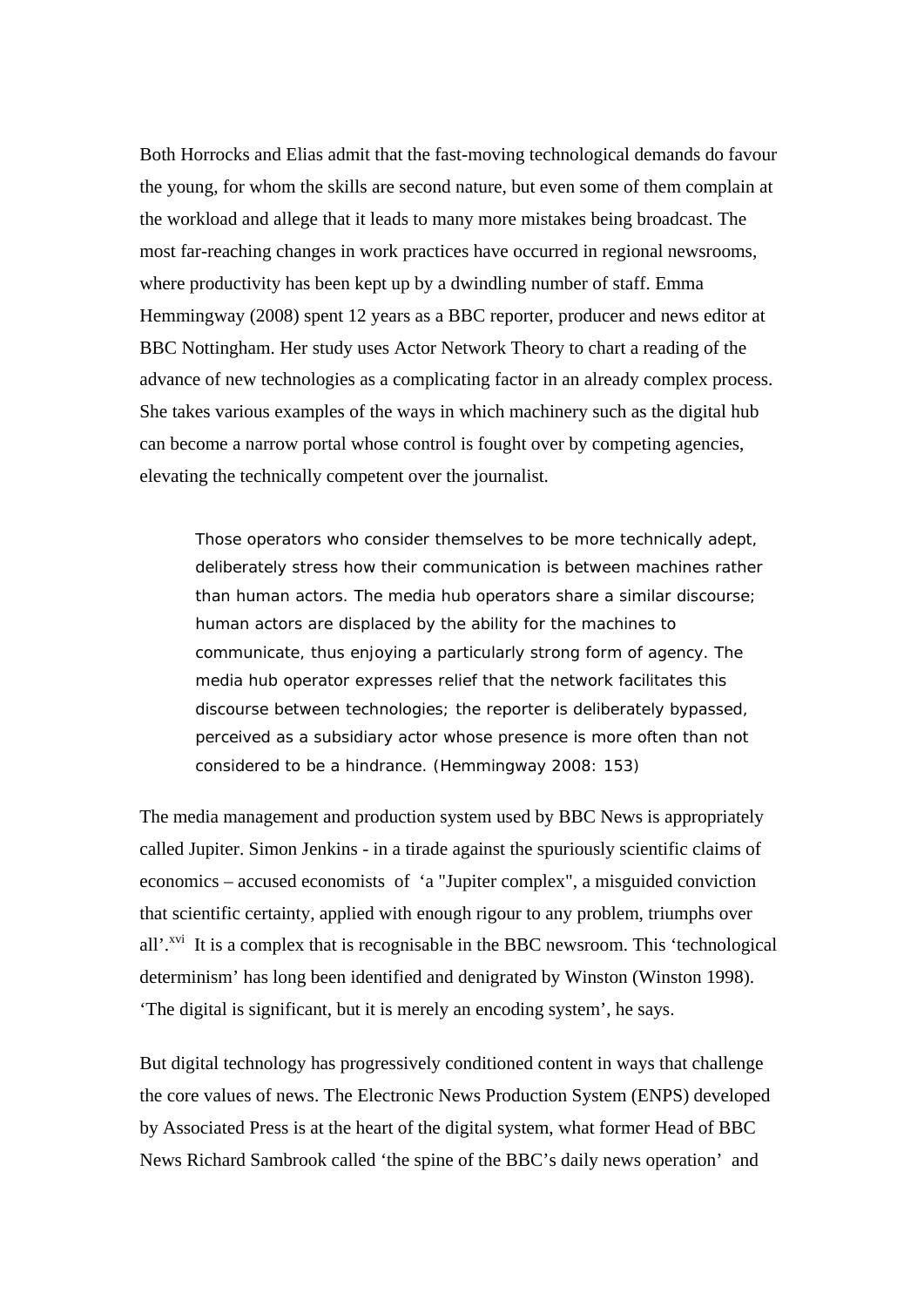Hemmingway calls 'the black box hub', one she reports journalists reluctant to use as they cannot even edit their own material before it has been logged onto its open access servers. Digitising that material has to be undertaken by a technician in real time. This not only loses the journalist time but loses them control over their material, which can now be accessed by anyone on the system. Journalists prefer to preserve their own exclusives. One explanation Director-General Mark Thompson advances for the lack of national regional stories on the network news is that - if and when they occur - those regional newsrooms naturally hold them back for their own 6.30 regional bulletins, rather than see them poached for the national 6 o'clock bulletin.<sup>xvii</sup>

Another key regional development in BBC News has been the training and deployment of videojournalists, who do report, shoot and edit on their own. Since September 2001, Paul Myles has been responsible for putting 650 through the 3-week videojournalist training course. A former cameraman and picture editor, he feels that VJs have added new pictorial quality to regional news, where journalists too frequently 'wrote the story first' and did not let the pictures tell the story. 'You don't need to be a journalist to be a good videojournalist' he says, although around 90 per cent of those he has trained are.

Video journalism is very much the key to the BBC's plans for a new webbased service that it's constructing at this very moment. We can't make it happen if we're dependent on traditional ways of working. The only way we can make it happen is if we use VJs, because of cost essentially.

Some regional news editors have been less than enamoured by the quality of VJ work, and currently only use an average of two in a half-hour programme normally running eight items. They have been 'encouraged' to double this uptake to at least four in every ten reports, a fact retailed by Davies (2008), where he equates this imperative with the pressure on journalists across the print and broadcast spectrum to produce more at lower costs, with predictable effects on quality. Davies also quotes at length from memos and guides circulating in BBC News Interactive to beat the opposition by getting the story up first.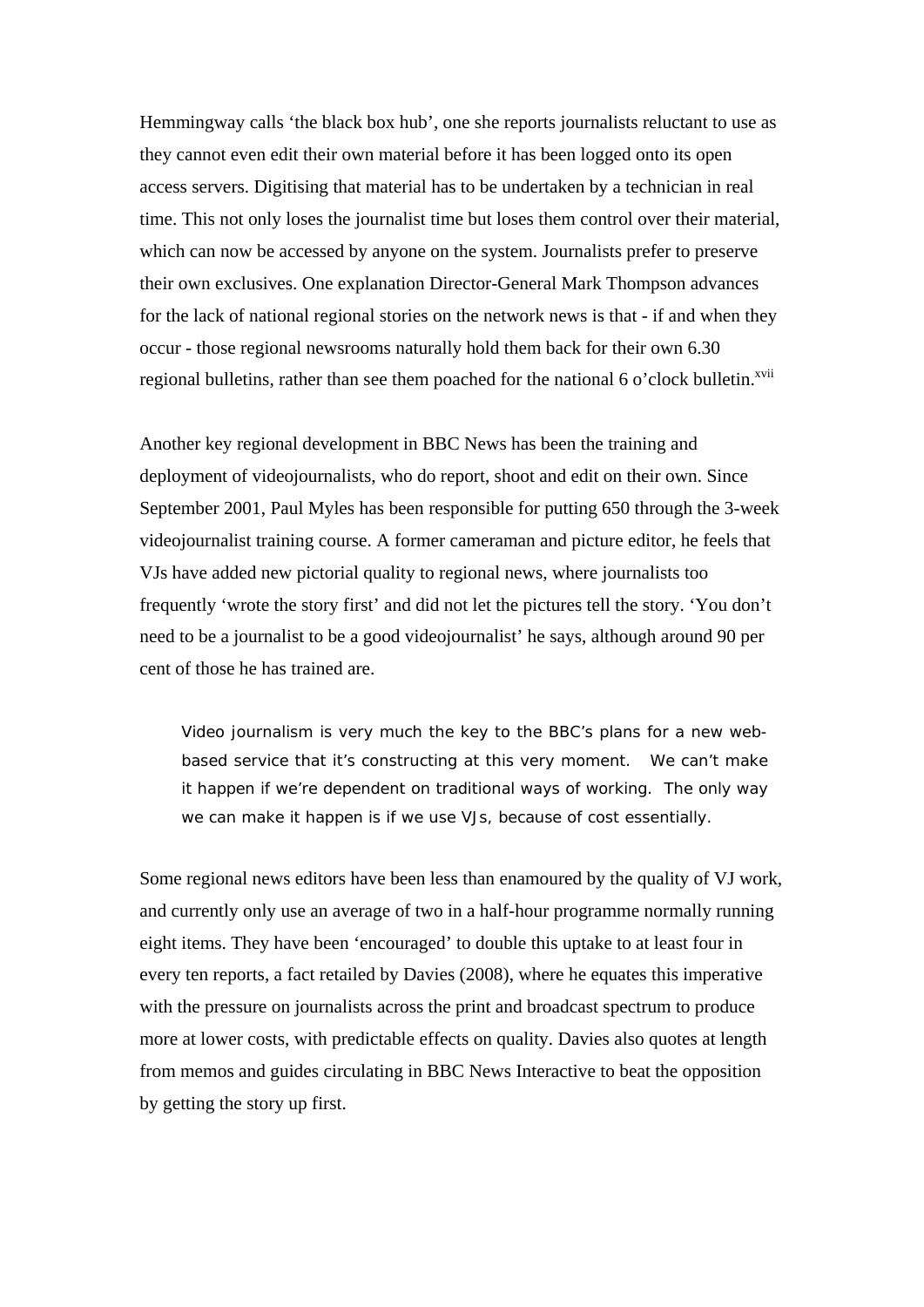Some of the results are worrying. Journalists on News Interactive say the pressure for speed is sometimes so great that they are required to write half of their story before it happens, a job which is made even more difficult by the fact that, in the same five minute, they are expected to harmonise the story they write with the rest of the BBC's coverage. (Davies 2008:7)

This pressure sits uneasily with the public rhetoric, to include the 'user' more, the management of whom can take time. User Generated Content is a much sought source, particularly at times like the terrorist attacks in London and at Glasgow airport, where the public images were the first to be broadcast until news crews made it through the security cordons. But, as we have seen, television has always grabbed the best pictures it can from any source. It may have recently discovered that its audience is composed of sentient beings with views of their own - and evolved means of tracking those view - but the running orders remain surprisingly unaffected, to the relief of many. The BBC sponsored Media Futures Conference 2008 appeared to mark a decisive sea change in the industry's attitudes towards new media, with the tide of zealotry falling back from its high water mark and people engaged passionately in recalibrating the objective values of News, particularly at a time of Ofcom consultation on the future of public service broadcasting.<sup>xviii</sup> Journalist and academic Andrew Calcutt captured the zeitgeist in regretting what he characterised as a generational sinking from objectivity into subjectivity.

I think journalists will end up slitting their own throats. They have been bleeding since the advent of so-called 'New Journalism', retreating from objectivity and what I take to be our professional sense of responsibility. Never mind all this *inclusive* stuff. Our job is to get '*exclusives*', which of course involves talking to people and sources, but not this fetishisation of the subjective. The slogan should be: 'Come on in, the participation is lovely!' They would, of course, not be allowed in if there was any prospect of real power.

The television parallel is found in the identification people feel for their local regions through local news, where resources have been run down at both the BBC and ITV. ITV, originally a federation of regional companies, is downsizing from seventeen news regions to nine, albeit that eighteen new 'sub-regions', including Tyne-Tees, will get their own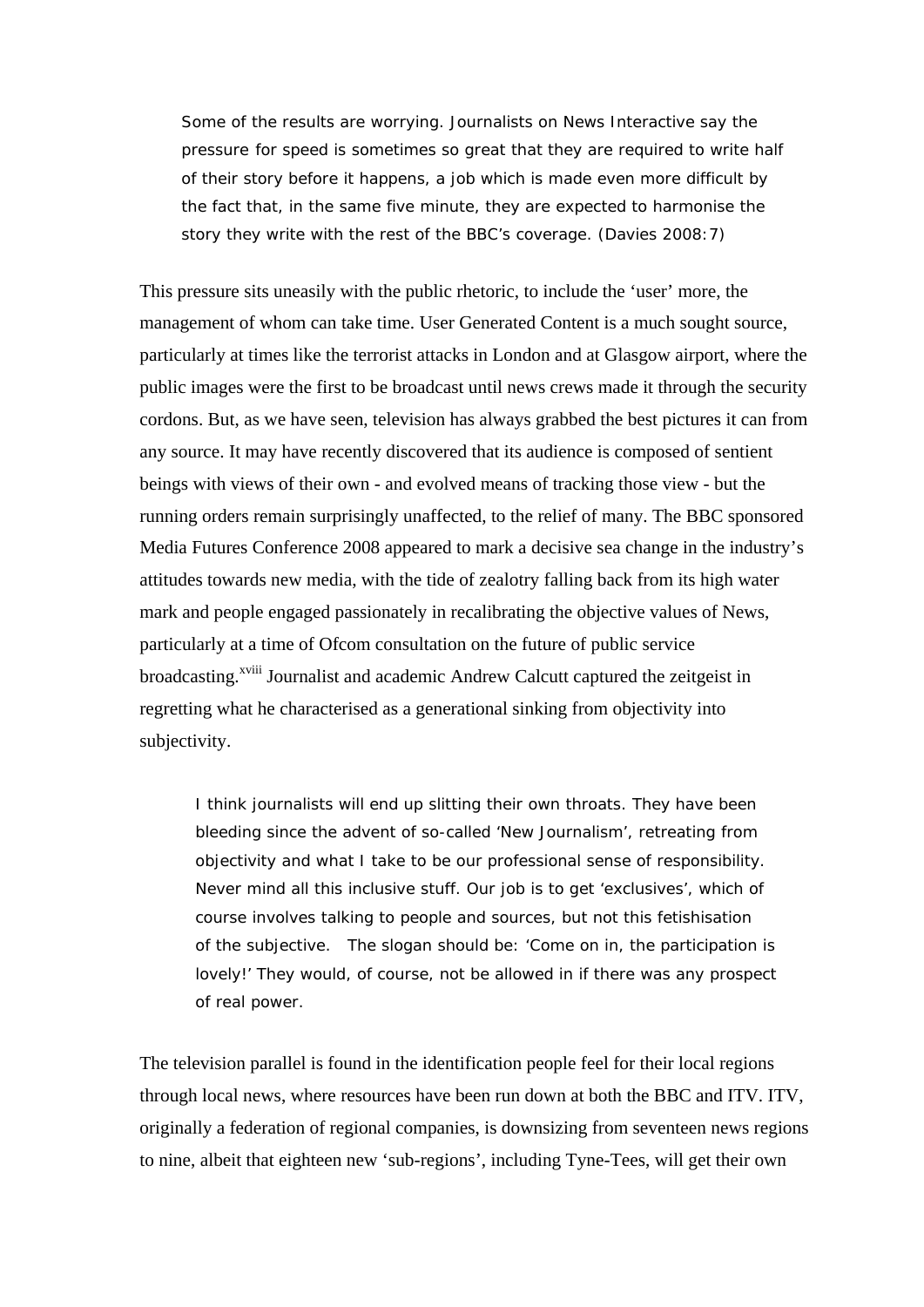six minutes of local news belted within the regional programmes at  $6.00$  p.m.<sup>xix</sup> On 24 June 2008, the BBC Trust began its Public Value Test on the BBC's new proposals for a local TV news service delivered exclusively on broadband, superseding previous plans for a broadcast service. $^{xx}$  It meets the evolving platform of community specific web work while recognising the BBC's reduced means, but it remains to be seen if it meets with the approval of the public. With the digital switchover due in 2012, the BBC is not only fighting to retain audience share with a reduced income, but is also facing an encirclement of commercial interests keen to make inroads on its unique funding and its multiple fields of excellence, where those companies see their potential profits constrained by the BBC's free services. News is not under direct fire, but the BBC 's economies of scale and the international pre-eminence that help sustain it are, so an overweening obsession with new media could be seen as threatening to divert attention from the democratic values at stake.

Former Channel 4 News Editor Charlie Beckett, now Director of Polis, the journalism and society thinktank, feels a false dichotomy has grown up about whether new media works for or against democracy. 'I don't think the e-mail us your view is that important…but I can't believe there are still people who argue citizens shouldn't be part of the [journalistic] process.' Patrick Barwise, who chaired the Department of Culture, Media and Sport's critical review of the BBC's new digital channels in 2004 and the BBC Governors' review of public attitudes to the licence fee, feels the BBC has protected its core business well, delivering great content and great value for money. 'All new technologies have been overhyped in terms of revenue and audience behaviour', he says, whereas all they do is enhance convenience. 'There is overwhelming evidence that in 2020 television will still be being watched the way it is now, mostly live as scheduled – none of it UGC.'

This is a variation on the sanguine view that books were not killed off by modern media, any more than recording has replaced live music. But Clay Shirky argues that television like the publishing and recording industries - is still stuck in a  $16<sup>th</sup>$  century model of production, where its prohibitive economics allow centres of control (Shirky 2008). The digital makes the means of production cheap and universal, shifting the filter to the consumer. The ubiquity of reception becomes the means of production. We may not have attained the future foretold in Brent MacGregor's study of the impact of new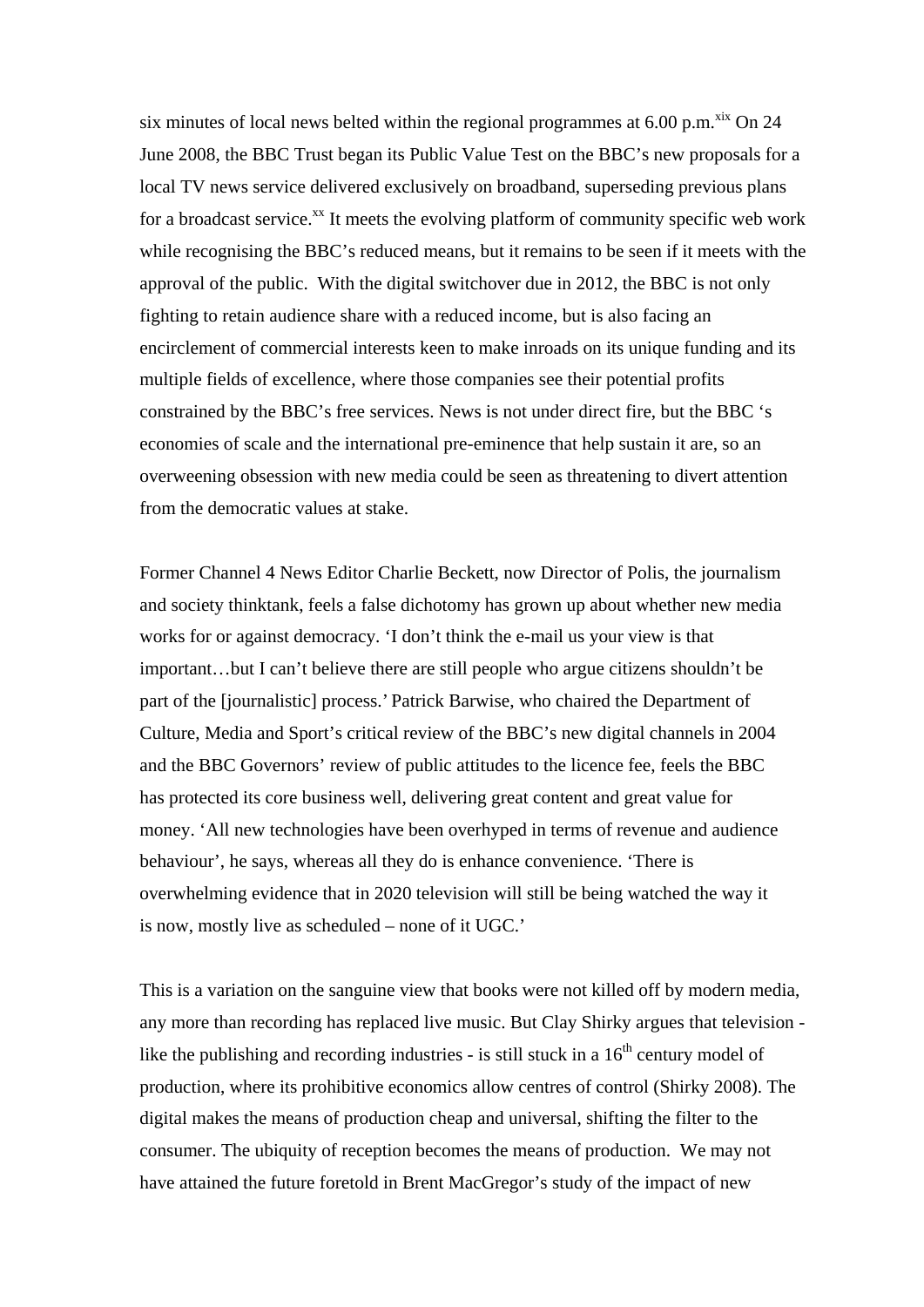technologies on news in the 1990s (MacGregor 1997), but many elements of his dystopian vision are here. The lone editor selecting feeds from a cornucopia of surveillance cameras for a wired society - augmented by live videojournalist feeds from the stories serving the highest subscriber predilections – has not yet replaced the news machine, but these possibilities have shaken the corporation to the core, leaving journalists feeling in thrall to the machine.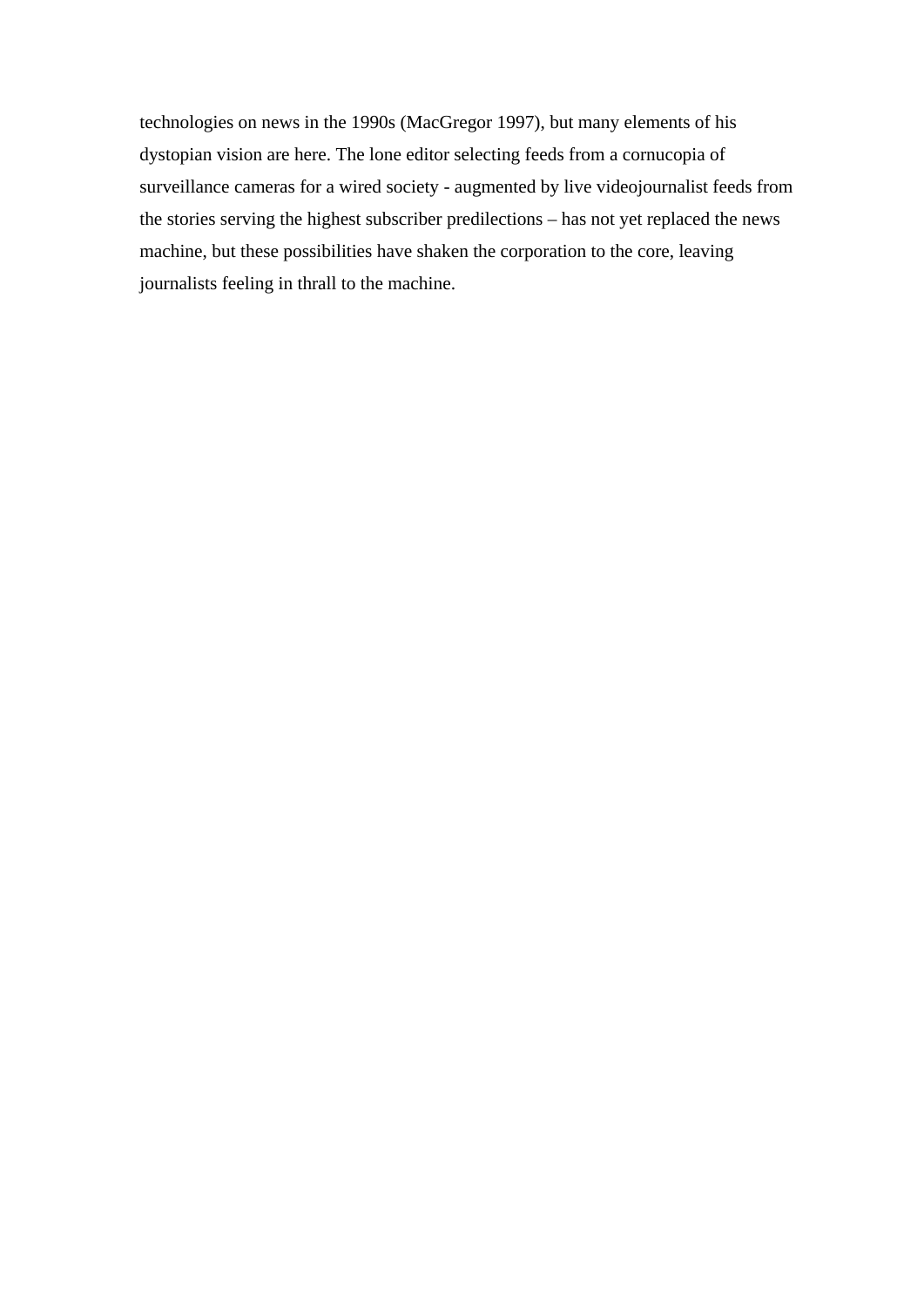# **Conclusion**

As James Curran says in Chapter 1, technological bandwagons come and go, few living up to their promise, and the danger in BBC News would be to jettison core journalistic content creation in favour of transient delivery platforms. While reporters risk their lives to retail the truth from China and Burma to Zimbabwe and Iraq, the values of a free, independent news media, robustly committed to informing us all on the affairs of the world, are constantly being reiterated. The technological tower of Babel that is the internet can add context and clarification to that critical role, but there is little evidence that it can transform it, let alone supplant it. Self-appointed citizen's journalists can contribute novel insights, occasionally investigate issues the complacent ignore, but are no match for the citadels of power and their systems of control.

Morale at the BBC, as former Director of Programmes Bill Cotton once observed, is 'always at an all-time low'. Cuts and re-organisation shake people's self-confidence, which is rarely as strong as their assured performances on screen may suggest. Budgetary pressures favour the young, biddable and cheap. As old dogs have difficulty learning new tricks, a naturally youthful industry says goodbye all the more quickly to the residue of talent and experience that takes decades to build. Current Affairs, formerly a flagship department that has produced more BBC chiefs than any other, is now shrunk to a fraction of its former size and is merely a sub-division of News. None of this automatically presages bad programmes, but it is instructive that Michael Grade jumped to the conclusion that the trust issues that paralysed the British television industry in 2007 were a result of the inexperienced being over-promoted. In fact, the malaise was more systemic and ran into a senior management that had taken its eye off the moral compass.

Peter Horrocks says that public trust is now higher than it was before the debacle, and it is arguable that this and the licence fee cuts have forced a much greater, long overdue soul-searching than would have otherwise have happened. Not all is rosy or settled in the multimedia newsroom, but there is a reborn sense of confidence in BBC News that is even willing to question some of the wilder claims of the new technologists. As Horrocks says, 'We probably lowered the bar a bit too much and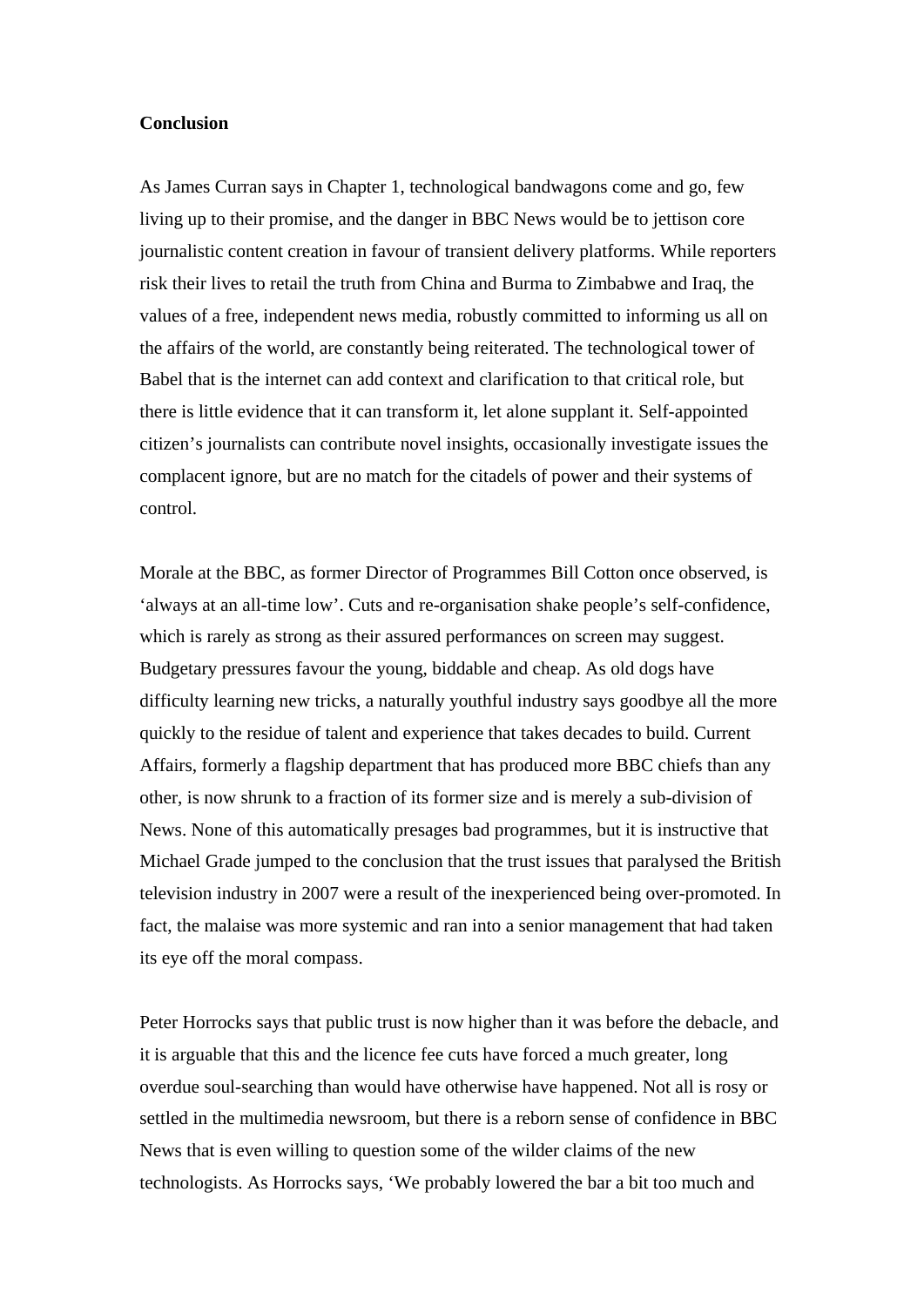now we are elevating it a bit. I don't expect to see a huge amount of UGC on *Newsnight* in the future…But we will employ every trick in the book to bring people to content that is more illuminating and insightful than they will find elsewhere.'

This is a relativist position that falls short of an endorsement of core values. Journalists who feel that those values are threatened by technologically-driven reductionism are dismissed as latterday 'luddites'. They know that the Luddites were not thoughtless vandals opposing progress, but artisans concerned to preserve craft standards and appropriate rates of pay. Two hundred years on, their natural heirs may not face deportation or the gibbet, but they do face an uncertain future, with more illuminating tricks yet to be turned and more cuts to be found.

#### **References**

BBC Trust review conclusions, *BBC network news coverage of the four UK nations* 11 June 2008 Asa Briggs, *The BBC - The First Fifty Years* (Condensed version of the five-volume history) Oxford University Press 1985 Georgina Born, *Uncertain Vision: Birt, Dyke & the Reinvention of the BBC*, London: Secker & Warburg 2004 Tom Burns, *The BBC:Public Institution and Private World*< London: Macmillan, 1997 Nick Davies, *Flat Earth News,* London: Chatto & Windus, 2008 George Gissing, *New Grub Street*, London: Elder Smith, 1891 David Hendy, *Life on Air: A History of Radio Four* Oxford University Press 2007 Emma Hemmingway, *Into the Newsroom*, Abingdon: Routledge 2008 Brent MacGregor, *Live, Direct and Biased? Making Television News in the Satellite Age* London: Arnold 1997 Ofcom report *New News, Future News* 2007 George Orwell, *Nineteen Eighty-Four,* London: Secker & Warburg, 1949 Clay Shirky, *Here Comes Everybody* London: Allen Lane 2008 Brian Winston, *Media Technology and Society: A History From the Telegraph to the Internet*, Abingdon: Routledge 1998

#### **Further Reading**

Georgina Born, *Uncertain Vision: Birt, Dyke & the Reinvention of the BBC*, London: Secker & Warburg 2004  *Ethnographic study of the Corporation's internal management systems and deliberations at a time of change*  Nick Davies, *Flat Earth News,* London: Chatto & Windus, 2008

 *Controversial use of established investigative journalist's techniques against the failures of his own profession*  Jackie Harrison, *News,* Abingdon: Routledge 2006

 *Accessible introduction to the concepts, platforms and issues of news* 

Emma Hemmingway, *Into the Newsroom,* Abingdon: Routledge 2008

 *Application of Actor Network Theory to detailed analysis of workings of digital regional news operation*  Andrew Keen, *The Cult of the Amateur: How Today's Internet Is Killing Our Culture and Assaulting Our Economy*, London: Nicholas Brealey Publishing, 2007

 *Self-styled apostate's polemic against an undifferentiated sea of information swamping everything*  Bruce Williams with Michael X. Delli Carpini, *And the Walls Came Tumbling Down: The Eroding Boundaries Between News and Entertainment and What They Mean for Mediated Politics in The 21st Century* 2009

 *Revisionist and relativist survey of impact of the new media landscape on democratic political discourse*  Brian Winston, *Messages: Free Expression, Media and the West from Gutenberg to Google*, Routledge 2005 *Dystopian view of digital domain within historical survey of new media across the ages*